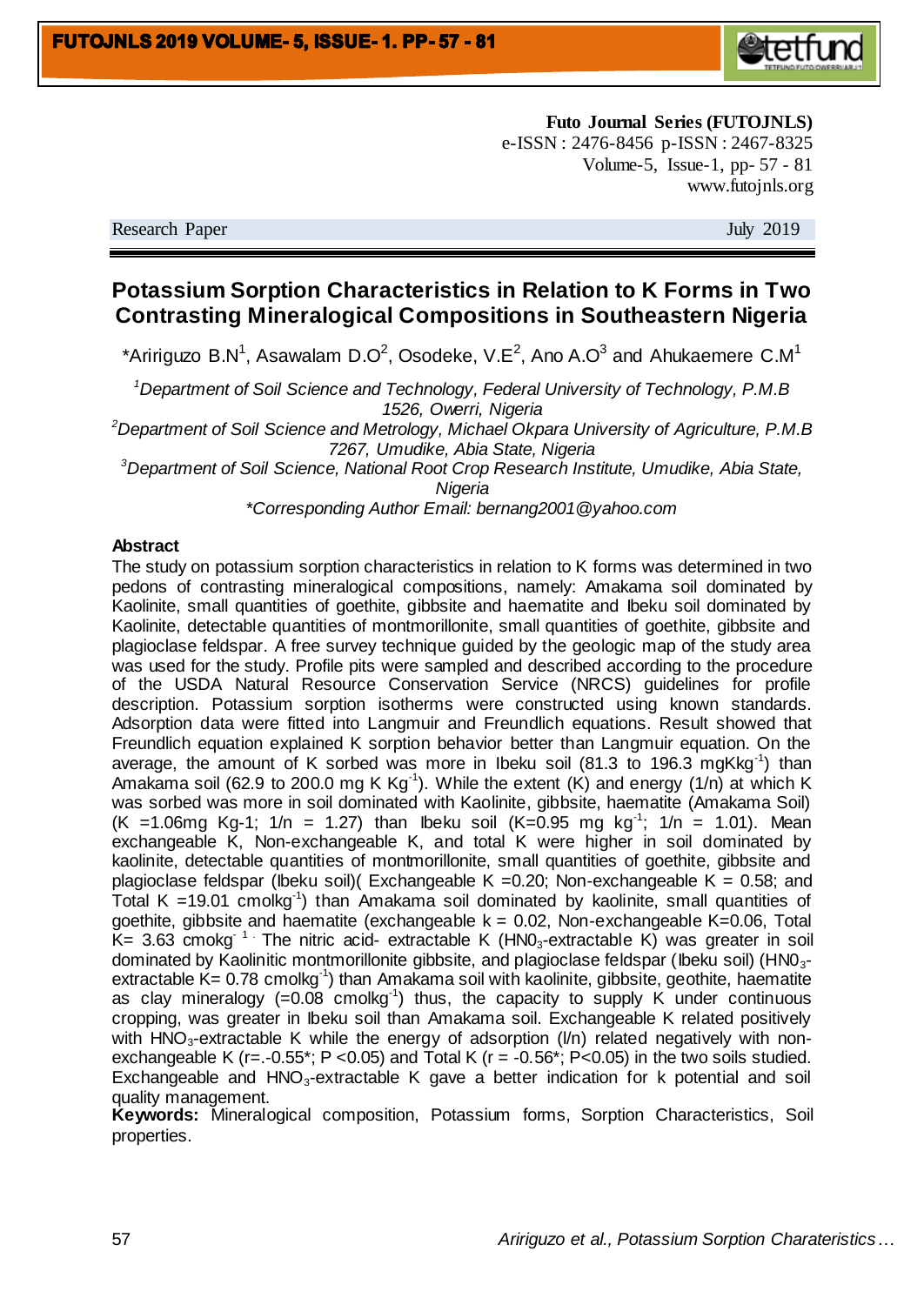## **1. Introduction**

Potassium is an essential and major nutrient for crop production (Zhang, Wang, Feng, Qian & Pandschoenau, 2011). It occurs in soil in the frame work of feldspars and in the interlayer spaces of phyllosilicates. It is adsorbed on clay surfaces and organic matter and small amount exists in soil solution (Johnston & Goulding, 1990).

Soil potassium exists in four forms in order of their availability to plants and microbes as solution (water soluble) > exchangeable > Non-exchangeable and mineral K (Sparks, 1987; Sparks, 2000). Readily available potassium is a dissolved form of K (water-soluble) that is held on the surface of clay particles (exchangeable K) (Raheb & Heidari, 2011). Soil solution k is subject to leaching and directly taken up by plants and microbes. Exchangeable K is the K that is held by the negative charges of organic matter and clay minerals. It is made available to plants in exchange form with other cations (Sparks, 1987). Non-exchangeable K contains 90-98 % of total soil K (Sparks, 1987).

The non-exchangeable K can be found in soils of K-rich 2:1 clay minerals such as illites and vermiculite (Moritsuka *et al*., 2004; Britzke *et al.,* 2012). Soils with high content of 2:1 clay minerals contain large amount of non-exchangeable K than those with Kaolinite and other siliceous minerals (Ghosh and Singh, 2001). Bhonsle *et al.* (1992) in their study on K form relationship and release characteristics with clay mineralogy stated that the quantity of exchangeable K in  $(NH_40Ac-K)$  to nitric acid extractable K (HN03-K) (K – supplying power) was higher in Smectite followed by kaolinite and mixed and lowest in illitie clay mineral.

The non-exchangeable K can be released into the exchangeable form when the quantity of K in the exchangeable and soil solution K form has been reduced through crop removal, leaching and high microbial activity (Sparks, 2000). Also non exchangeable K plays part in plant nutrition when exchangeable K is low (Schneider, 1997a) Plants take up both exchangeable and non-exchangeable forms of potassium. The status of soil K can be accessed from exchangeable K. Mineral k, including fixed k and native k in  $k -$  bearing mineral (biotite, muscovite and feldspars) make up the major proportion of total soil k (>90%) and is released slowly to plants through weathering (Martin & Sparks, 1985: Sharpley, 1989). However, the availability depends on the level of k in other forms, and the degree of weathering of the feldspars and micas constituting the mineral k fraction (Sparks, 1987). Martin & Sparks (1985) reported that k minerals that is most effective for plant growth is greater in Illite followed by muscovite, orthoclase and lowest in plagioclase. These clay minerals produced generally have higher k content (Yong, 2010).

Potassium release from clay minerals is influenced by particle size distribution and chemical composition (Huang, 2005). Sorption of cations from solution, by clay minerals,by soils and sediments containing these minerals is a simple ion exchange process. Some of these cations are sorbed more than other cations. These cations are held more tightly by other cations which prevents them from being replaced (sawhney, 1972).

Potassium in soils are sorbed to soil paticles . The sorbed K can be desorbed into soil solution, taken up by plants or moved down to lower soil horizons. Sorption of K depends on the equilibrium that exist between different phases of soil K. These processes may be affected by factors such as type of clay minerals, ionic strength of the soil solution, charge density, degree of interlayering concentration (Sparks, & Huang, 1985) soil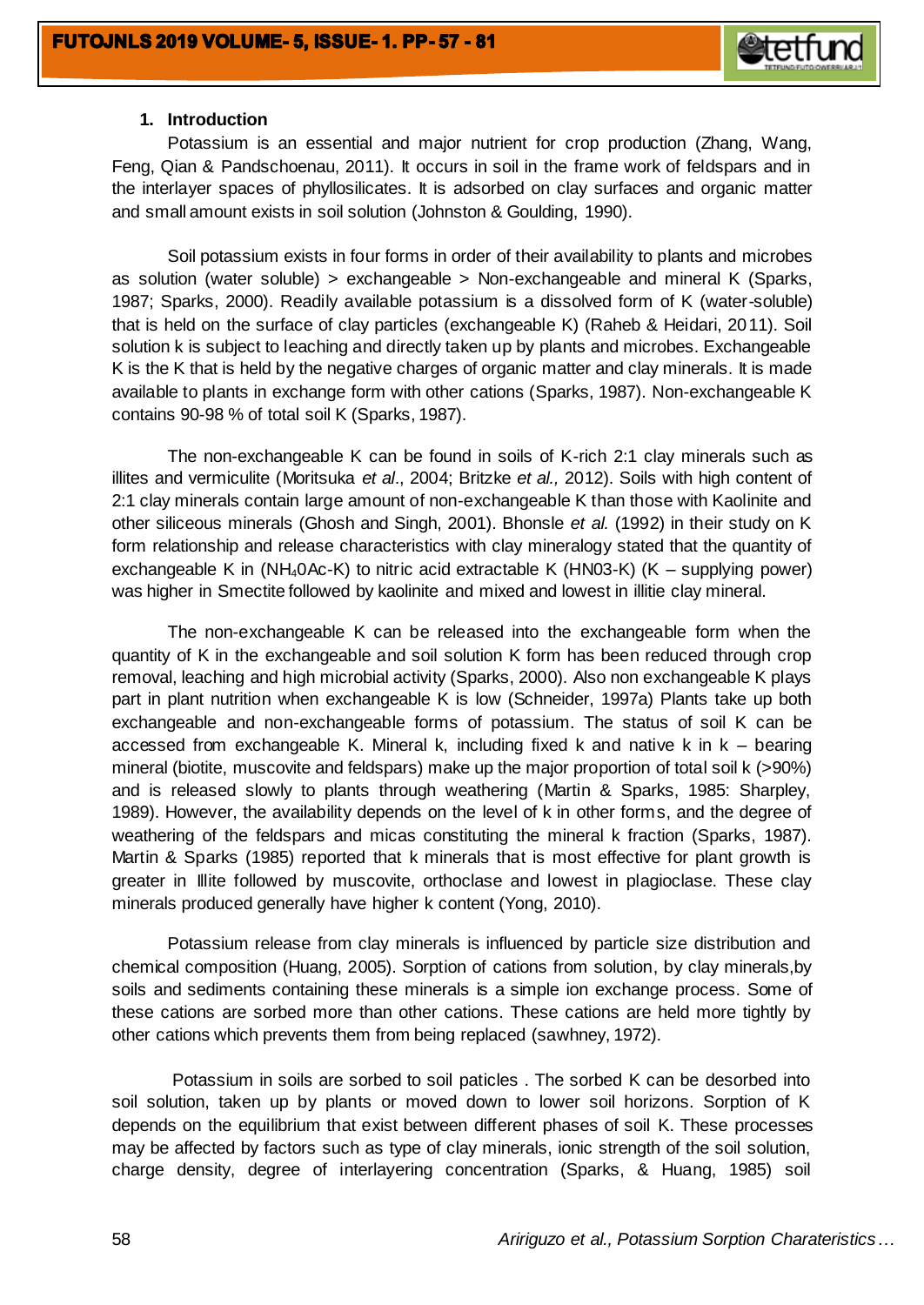temperature, soil pH, moisture and applied fertilizer K (Zhang *et al.,*2011; Raheb, & Heidari, 2012). Therefore, the knowledge of clay mineralogy is important in understanding the nutrient status of soils and its supplying power to crops. Soil mineral composition can influence K dynamics (surapanemi *et al*.,2002). The relationship that exist between mineralogical composition and the k forms can be used in predication of K for optimum plant uptake and for evaluating soil fertility (Sharpley ,1989)

The sorption of potassium in soils can be described by two empirical models namely langmuir and freundlich isotherms. Although these equations were originally derived on the basis of kinetic theory to describe the adsorption of gases, on solids, it has also frequently been applied to the adsorption of ions from solutions (Sposito, 1989). These models have been used in mathematical description of K sorption in soils and laboratory sorption data where specific models are lacking (Lotti *et al.,* 2009). The freundlich equation has been useful for modeling sorption of K especially solids with heterogenous surfaces (Dufey & Delvaux, 1989).This has frequently proved superior to the langmuir equation (Sposito, 1980; Arias *et al.,* 2005). These models are regarded simply as curve – fitting parameters (Sposito, 1982). Some parameters of these models, such as maximum sorption quality and the distribution coefficient are widely acceptable in characterizing K sorption capacity of soils (Holm *et al.,* 2003; Shahem, 2009).

The soils of Amakama and Ibeku are of the agricultural soils of Southeastern Nigeria that have been developed on bedrock or sediment (Jungerius & levelt, 1964; Igwe *et al.,* 1999). These soils differ widely in soil pH, sesquioxides content and other physical, chemical and mineralogical properties which are known to significantly affect sorption processes. The reserve for fixed k that has been built up little by little has been influenced by soil parent materials, degree of weathering, intensive cultivation and nutrient balance (Bertsch & Thomas, 1985; Simonsson *et al.,* 2007). This has resulted to the increase in K deficiency. Relationship between K sorption and potassium forms can be used in evaluating K fertility and plant uptake. This information is necessary because it can provide insight into the equilibrium and release of exchangeable and non-exchangeable k and to make K fertilizer recommendable to plants (Spanks *et al.,* 1980a, Bhonsle *et al.,* 1992). This study therefore was conducted to investigate K sorption characteristics in relation to k forms in two contracting mineralogical composition in southeastern Nigeria.

## **2. Materials and Methods**

## **2.1. Study Area**

The study area comprising of Amakama and Ajata Ibeku in Umuahia, Abia State is located between latitudes 05<sup>0</sup> 26' 40" N and 05<sup>0</sup> 32' 51" N and longitudes 07<sup>0</sup> 28' 49" E and 07 $^{\text{o}}$  33' 34" E. The major geological formations include CoastalPlainSand (Benin formation) for Amakama and Clay shale (Bendi-Ameki formation) for Ajata-Ibeku (Orajaka, 1975). Amakama has mixed mineralogy dominated by kaolinite, small quantities of goethite, gibbsite and haematite, while Ajata – Ibeku, the mineralogy in dominated by kaolinite, detectable quantities of montmorillonite, and small quantities of geothite and gibbsite and plagioclase feldspar (Chikezie, Eswaran, Asawalam, Ano 2010). The presence of montmorillonite and plagioclase feldspars shows that the soil contains some weatherable minerals. Amakama in dominated by plains and lowlands (Ofomata, 1975) while in Ajata – Ibeku, the landscape has deeply incised valleys as aresult of the influence of erosion on the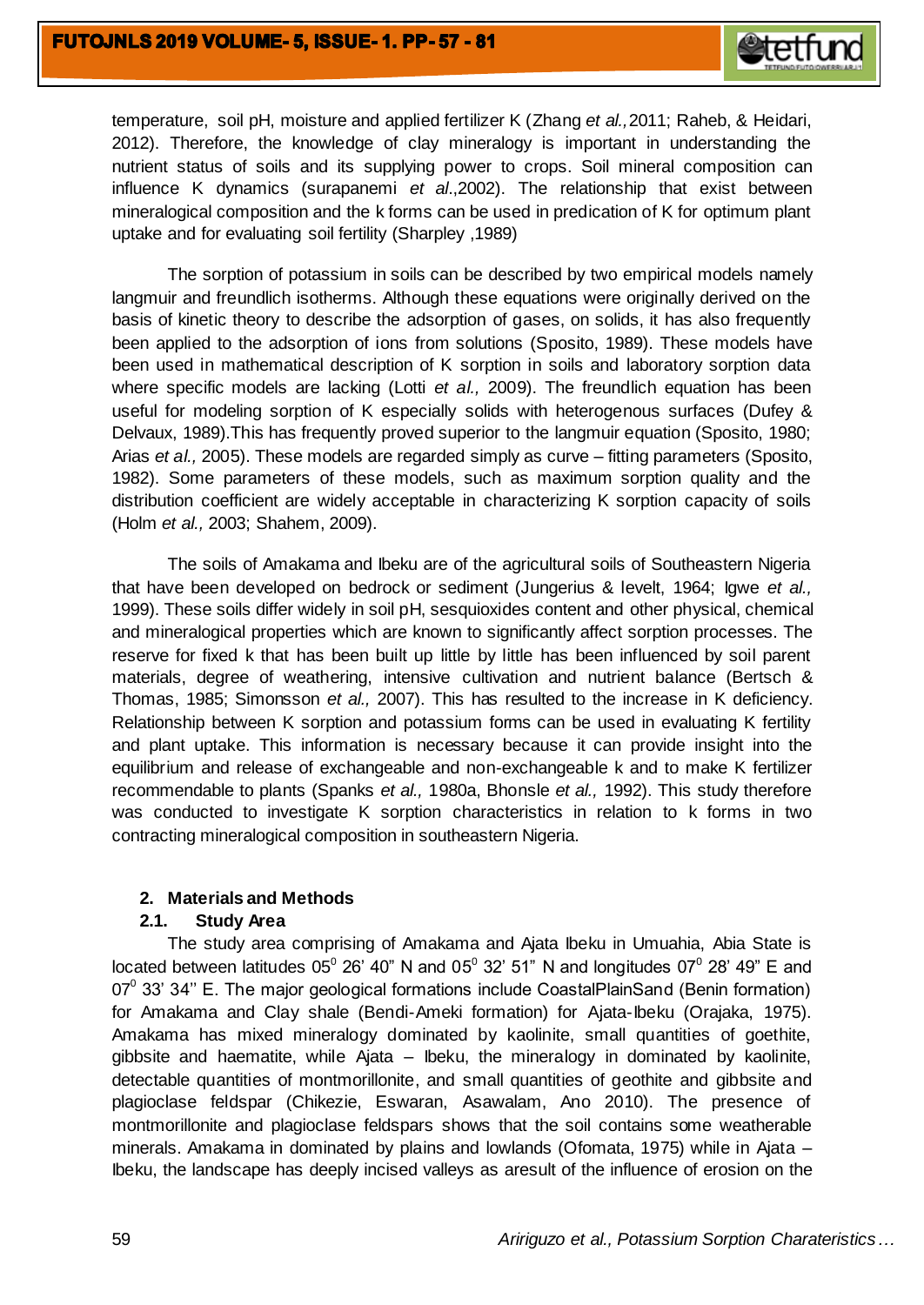

parent material which is Sandstone and Shale that makes up Bende-Ameke (Chikezie *et al.,* 2010). The rainfall in the area is very intensive with an annual range of 1750 – 3000 mm. The distribution is bimodal with peaks in July and September with a brief dry spell in August known as August break. The temperature is high and ranges between  $27 - 35^{\circ}$ C. The high rainfall and temperatures prevalent in this area intensive weathering and leaching. The area in dominated by rainforest vegetation whose density has been altered by anthropogenic activities. Farming is the major socio-economic activity of the area. The presence of poor drainage conditions in soil of Ibeku has resulted to the alteration of this mineral and accounted for the presence of some of the 2:1 clay minerals in the soils of the study site.

## **2.2. Field studies**

A free survey technique guided by the geologic map of the study area was used in situating the profile pits in the field. Two profile pits each were cited in Amakama and Ibeku. The profile pits were cited according to selected parent materials. The profile pits were sampled and described according to the procedures of the USDA Natural Resource conservation service (NRCS) guidelines for profile description (Soil Survey Staff, 2002). The soil sample collected were air –dried and sieved using 2 mm sieve in preparation for laboratory analyses.

Particle size distribution was determined by hydrometer method (Gee & Or, 2002). Soil pH was determined in water using 1:2.5 soil – liquid ratio (Thomas, 1996). Exchangeable cations (Ca, Mg, K and Na) were determined by 1N Ammonium acetate extraction procedure (Thomas, 1982). Calcium and Magnesium were determined by ethylenediaminetetracetic acid while sodium and potassium was determined using flame photometer (Jackson, 1962). Exchangeable acidity was determined in 1N KCl (Mclean, 1982). Organic Carbon was determined by wet oxidation method (Nelson & Sommers, 1996). Effective cation exchange capacity was determined by summation of exchangeable base plus exchangeable acidity expressed in cmolkg $^1$ .

Total K was determined by Nitric acid (HNO<sub>3</sub>) and perchloric acid (HClO<sub>4</sub>) digestion method (Jackson, 1964). Water soluble K was measured in a saturated extract following shaking of a 2.5 g soil sample end – over –end with 50 ml distilled water for 1hr. Exchangeable K was determined by extraction with IN ammonium acetate (1N NH4OAc) buffered at pH 7. Nitric acid-extractable K termed the K – supplying power was extracted by boiling the soil sample with 1.0 M HN0 $_3$  for 1hr (Haylock, 1956). Non-exchangeable k was determined by the method of Graley *et al.,* (1960). Mineral K was calculated as the difference between total K and 10 M HCl extractable K which was determined according to the procedure of Finck (1962). Potassium in the extract was determined by the use of flame photometer.

## **2.3. Potassium Sorption Studies**

For the potassium sorption isotherm, different concentrations:0, 10, 20, 30, 40ppm were prepared and used for the study. For the 0 ppm,  $0.01M$  CaCl<sub>2</sub> was prepared in 3 litres of distilled water. The procedure was repeated for 10, 20, 30, 40 ppm with different quantities of added KCl. Ten  $(10ml)$  of 0.01 M CaCl<sub>2</sub> containing KCl at different concentrations (ranging from 10 to 40 mgKL $^{-1}$ ) was added to 0.5 g of calcium saturated soils. The samples were shaken on a reciprocal Shaker for 7hours. At the end of the equilibration time, the soil samples were centrifuged for 2 mins until the separation of the liquid and solid phases occurred. 5ml of the supernatant was pipetted into 25ml volumetric flask and was made up to the mark with distilled water. Potassium in the supernatant solution was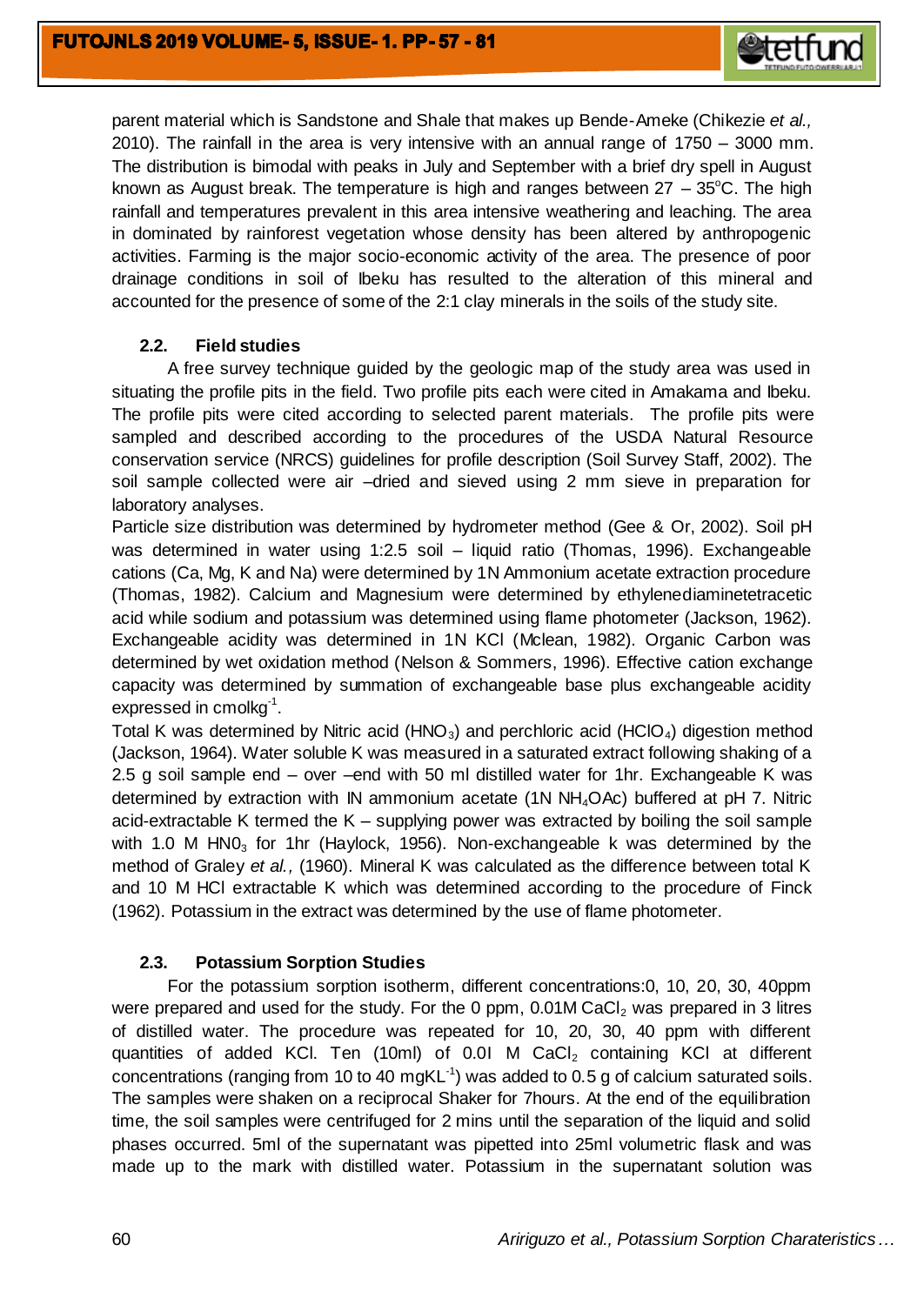## **FUTOJNLS 2019 VOLUME- 5, ISSUE- 1. PP-57 - 81**

measured by flame photometer. The amount of potassium sorbed by soil was calculated by subtracting the equilibrium K concentration from the amount of potassium initially added. The values obtained were fitted into Langmuir and Freundlich equation. The adsorption models employed are given below:

Langmuir equation

$$
X/M = \tKbc \t1 + \tKc
$$

where  $X/M =$  amount of adsorption per unit mass of adsorbent

- $b =$  adsorption maximum
- $c =$  equilibrium concentration of adsorbate in solution

k = a constant relating bonding energy of the adsorbent for the adsorbate

The Freundlich sorption isotherm was also used to describe the relationship between the concentration of an adsorbate and the amount of its adsorption by an adsorbent.

The formular for this model is:

$$
x/m = Kc^{1/n}
$$
 2

where  $x/m =$  amount of adsorbate per unit of adsorbent

C = equilibrium concentration

 $K$  and  $n =$  empirical constants characteristics of the system investigated

## **2.4. Statistical Analyses**

Soil properties and various K forms were subjected to simple means, standard deviation and correlation coefficient using PROC Mix – model of SAS (2003). The coefficient of variation was ranked according to the procedure of Wilding *et al*, 1994. Thereafter values of sorption characteristics were correlated with selected soil properties and  $k -$  forms to ascertain degree of relationship.

## **3. Results and Discussion**

The results of the physicochemical properties of the soils are shown in Table 1, which indicated that soils dominated with Kaolinite, small quantities of goethite, gibbsite, and haematite (Amakama) had higher values of Sand (669.0 g  $kg^{-1}$ ) than soils dominated with kaolinite, detectable quantities of montmorillonite, small quantities of goethite, gibbsite and presence of plagioclase feldspar (Ibeku soil) (150.13 g  $kg^{-1}$ ). The dominance of sand in soil with kaolinite clay minerals (Amakama) could be attributed to parent materials (Coastal Plain Sand) and land use. Higher values of silt and clay were found in soil dominated with kaolinite montmonrillonite and plagioclase feldspars (lbeku soil) (Silt =153.4 g kg<sup>-1</sup>; clay =696.5 g kg<sup>-1</sup>) compared to the soil dominated with Kaolinite, small quantities of goethite, gibbsite and haematite (Amakama soil) (Silt = 44.0 g kg<sup>-1</sup>; Clay = 287.0 g kg<sup>-1</sup>) probably due to parent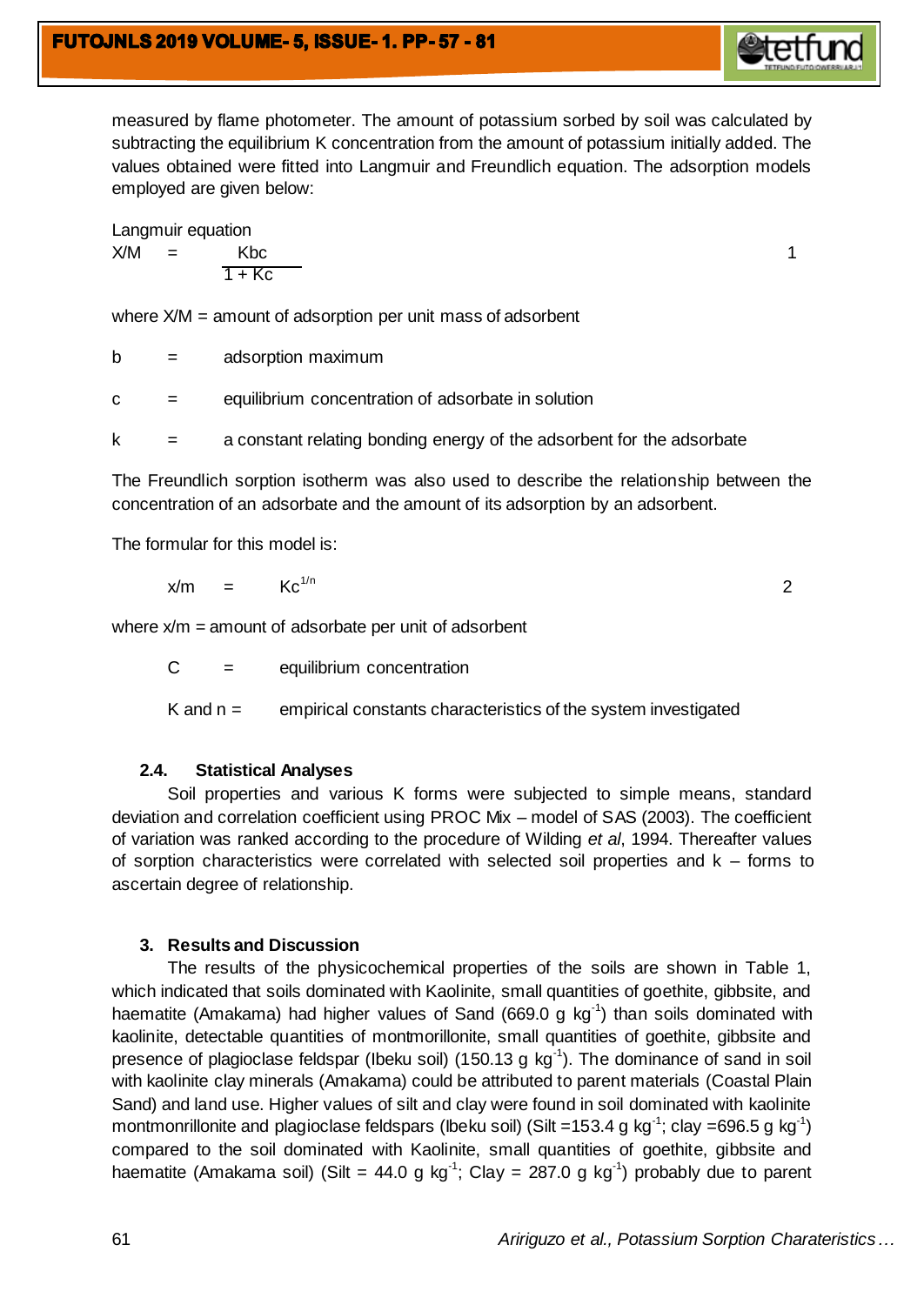

material component and poor internal drainage conditions of the area which may have led to the transportation of dislodge lighter soil particles (Silt and Clay) in Ibeku soil. The textural class for soils dominated with kaolinite, small quantities of goethite, gibbsite and haematite (Amakama soil) was sandy clay loam while in Ibeku soil, it ranged from silty clay loam to clay probably due to the influence of the underlying geology through weathering. The clayey nature of soil with kaolinite, montmorillonite and plaglioclare feldspar ( Ibeku soil) suggests the capacity of this soil to hold more water and nutrients than Amakama soil with sandy clay loam texture (Chikezie *et al*., 2010). Soils are generally acidic with pH value from 4.6 in soil dominated with kaolinite, montmorillanite, plagioclase feldspar (Ibeku soil) to 4.7 in soil dominated with Kaolinite clay mineral, geotthite, gibbsite (Amakama soil). Exchangeable bases (Ca, Mg, K, Na) were higher in soils with montmorillonite, plagioclase feldspar (Ibeku soil) compared to soil with mixture of kaolinite clay mineral, goethite, gibbsite (Amakama soil). Exchangeable Ca and Na were detected in trace amount in soil of Amakama while in lbeku soil the value of exchangeable Ca was higher  $(8.8 \text{ cmol kg}^{-1})$  and exchangeable Na was only present in two depths (128-164 and 164 -190 cm) respectively. Also, exchangeable Mg was higher in Ibeku soil (Mg = 0.5 cmol kg<sup>-1</sup>) while in Amakama soil, exchangeable Mg was only present on the soil surface (0-13 cm depth;  $Mg = 0.01$  cmol kg<sup>-1</sup>; Table 1) while in the subsurface, it was not detected. The higher exchangeable Ca and Mg in Ibeku soil could be attributed to the type of clay minerals present and parent material composition of this soil which may have been eroded in earlier cycles of weathering (Ojanuga *et al.,* 1981) and run off (Ogbodo, 2012). However, the exchangeable Na that was only detectable in trace amount and the absent of exchangeable Mg in some of the horizons in Amakama soil may be due to the intensive weathering and rapid leaching due to high rainfall and temperature prevalent in the area (Chikezie *et al*., 2010). This accounted for the low amount of Ca, and Mg in the area. Exchangeable k was low and similar in the two soils studied  $(K = 0.02)$ cmolkg<sup>-1</sup>; Table 1) possibly due to the erosion and rapid leaching. Higher losses of K have been reported in soils (Ambeager, 2006) while IFPRI (1999) reported losses of K in wetland soils.

Furthermore, exchangeable acidity was higher in soil dominated with kaolinite, montmorillonite, plagioclase feldspar (lbeku soil) ( $EA = 25.6$  cmol kg<sup>-1</sup>) compared to soil with kaolinite, goethite, gibbsite (Amakama soil) ( $EA = 6.8$  cmol kg<sup>-1</sup>). Effective cation exchange capacity (ECEC) was higher in Ibeku soil (ECEC =  $35.18$  cmol kg-1) than Amakama soil (ECEC =  $6.90$  cmol kg<sup>-1</sup>). The difference in ECEC was due to variation in the vegetation, plant residue and organic matter (OC) level of the area. Consequently, organic matter (OC) plays important role in nutrient supply, detoxification of harmful soil constituent, moisture, nutrients retention as well as structure formation (Woomer & Muchenna, 1993), hence the higher the soil organic matter (OC), the higher the soil CEC and buffer capacity. Similarly, organic C was higher in soil of Ibeku (1.05 g kg<sup>-1</sup>) than Amakama soil (0.80 kg<sup>-1</sup>). The low OC in Amakama soil may be related to high temperature and rainfall which favours the rapid decomposition and mineralization of organic matter (OC) in the area.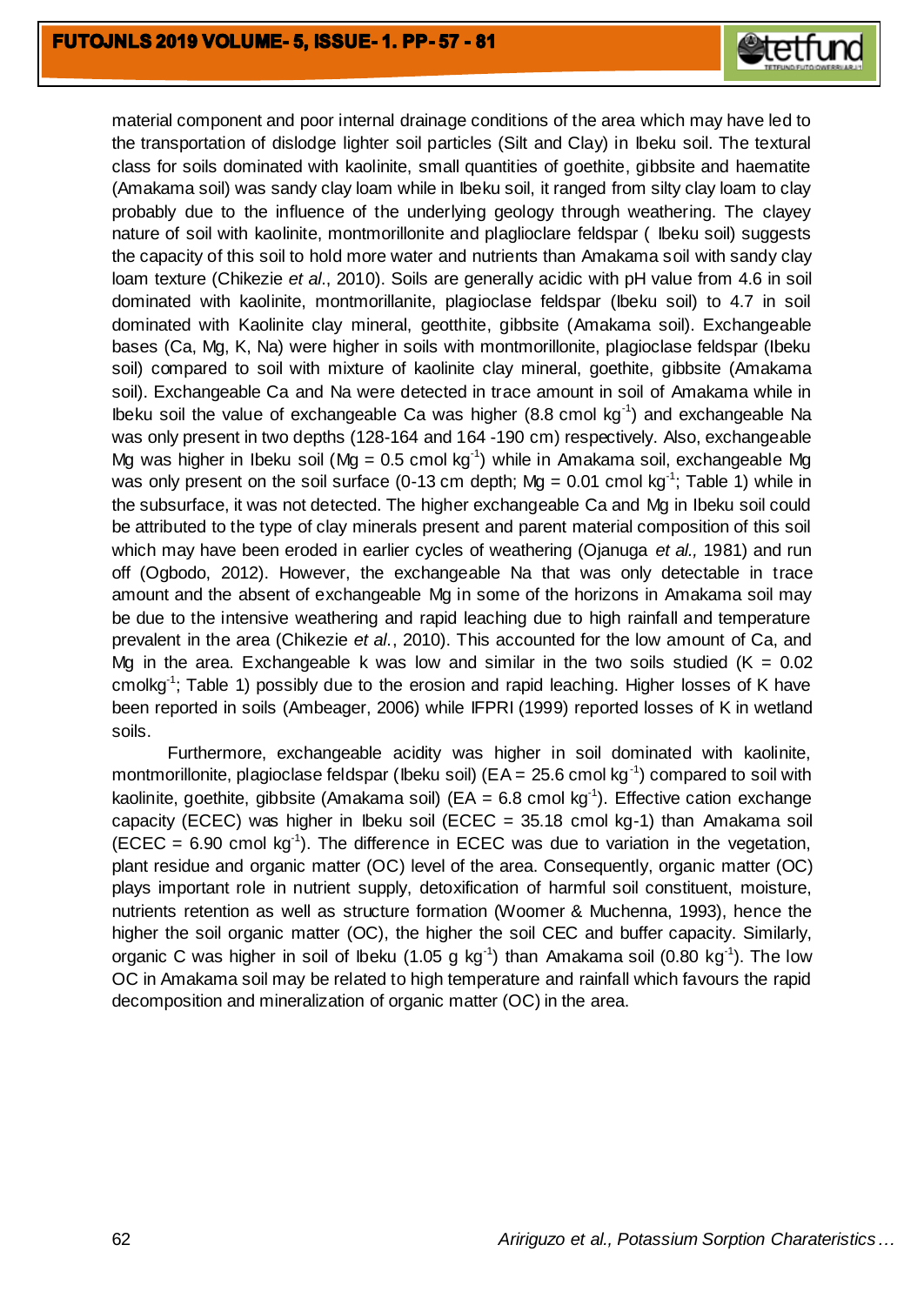# FUTOJNLS 2019 VOLUME- 5, ISSUE- 1. PP- xx - xx



| <b>L</b> anic L<br>Location | SUITE FIIJSICAL AND CHENICAL CHARACTERIUS OF THE SUITS<br><b>Depth</b> | Sand       | Silt  | <b>Clay</b> | <b>Texture</b> | Soil   | Organic    | Mg<br>Ca  | Κ              |      | Na                           | <b>Exch</b> | <b>Effective</b> |
|-----------------------------|------------------------------------------------------------------------|------------|-------|-------------|----------------|--------|------------|-----------|----------------|------|------------------------------|-------------|------------------|
|                             | (cm)                                                                   | $gkg^{-1}$ |       |             | P <sup>H</sup> | Carbon |            | cmol/kg   |                |      | Acidity                      | <b>CEC</b>  |                  |
|                             |                                                                        |            |       |             |                |        | $gkg^{-1}$ |           |                |      |                              | cmol/kg     | cmol/kg          |
| Amakama                     | $0 - 13$                                                               | 758.0      | 36.0  | 206.0       | <b>SCL</b>     | 4.5    | 2.07       | 0.3       | 0.1            | 0.04 | <b>TR</b>                    | 11.1        | 11.6             |
|                             | $13 - 27$                                                              | 727.0      | 31.0  | 242.0       | <b>SCL</b>     | 4.6    | 1.43       | 0.1       | $\blacksquare$ | 0.03 | <b>TR</b>                    | 9.8         | 9.9              |
|                             | $27 - 63$                                                              | 681.0      | 37.0  | 282.0       | <b>SCL</b>     | 4.6    | 0.57       | <b>TR</b> | $\sim$         | 0.02 | <b>TR</b>                    | 6.6         | 6.6              |
|                             | $63 - 99$                                                              | 639.0      | 48.0  | 313.0       | <b>SCL</b>     | 4.7    | 0.43       | <b>TR</b> | $\sim$         | 0.01 | <b>TR</b>                    | 6.5         | 6.5              |
|                             | 99-127                                                                 | 650.0      | 37.0  | 313.0       | Scl            | 4.7    | 0.37       | <b>TR</b> | $\sim$         | 0.01 | <b>TR</b>                    | 5.1         | 5.2              |
|                             | $127 - 159$                                                            | 585.0      | 87.0  | 328.0       | CL             | 4.8    | 0.25       |           | $\sim$         | 0.02 | <b>TR</b>                    | 4.7         | 4.7              |
|                             | 159 - 210                                                              | 643,0      | 32.0  | 325.0       | <b>SCL</b>     | 4.9    | 0.23       | <b>TR</b> | $\sim$         | 0.01 | <b>TR</b>                    | 3.9         | 3.9              |
|                             | Mean                                                                   | 669.0      | 44.0  | 287.0       |                | 4.7    | 0.80       | 0.06      | 0.01           | 0.02 | <b>TR</b>                    | 6.8         | 6.9              |
|                             | SD                                                                     | 58.3       | 19.7  | 46.0        |                | 0.13   | 0.71       | 0.04      | 0.04           | 0.01 | <b>TR</b>                    | 2.69        | 2.83             |
|                             | CV                                                                     | 8.7        | 44.9  | 16.3        |                | 2.9    | 92.6       | 98.4      | 94.6           | 97.7 |                              | 39.4        | 40.9             |
| Ibeku                       | $0 - 9$                                                                | 341.0      | 267.0 | 392.0       | <b>SiCL</b>    | 5.0    | 3.39       | 7.3       | 1.6            | 0.24 | $\overline{\phantom{a}}$     | 24.4        | 33.6             |
|                             | $9 - 28$                                                               | 317.0      | 228.0 | 455.0       | <b>SiC</b>     | 4.8    | 2.26       | 4.2       | 0.5            | 0.23 | $\blacksquare$               | 25.5        | 29.4             |
|                             | $28 - 60$                                                              | 103.3      | 148.0 | 749.0       | $\mathsf C$    | 4.8    | 0.98       | 3.2       | 0.2            | 0.22 | $\blacksquare$               | 22.8        | 26.5             |
|                             | $60 - 80$                                                              | 62.0       | 121.0 | 817.0       | C              | 4.7    | 0.57       | 4.1       | 0.3            | 0.21 | $\blacksquare$               | 24.6        | 29.4             |
|                             | $80 - 101$                                                             | 84.0       | 111.0 | 805.0       | $\mathsf C$    | 4.7    | 0.41       | 4.4       | 0.2            | 0.18 | $\qquad \qquad \blacksquare$ | 25.7        | 30.7             |
|                             | $101 - 128$                                                            | 127.0      | 92.0  | 781.0       | $\mathsf{C}$   | 4.5    | 0.29       | 8.8       | 0.2            | 0.18 | $\blacksquare$               | 29.2        | 38.7             |
|                             | 128-164                                                                | 81.0       | 87.0  | 832.0       | $\mathsf C$    | 3.8    | 0.25       | 16.2      | 0.4            | 0.16 | 0.1                          | 29.4        | 46.7             |
|                             | 164-190                                                                | 86.0       | 173.0 | 741.0       | $\mathsf C$    | 4.2    | 0.27       | 22.2      | 0.6            | 0.16 | 0.1                          | 22.9        | 46.4             |
|                             | Mean                                                                   | 150.1      | 153.4 | 696.5       |                | 4.6    | 1.05       | 8.80      | 0.50           | 0.20 | 0.03                         | 25.60       | 25.60            |
|                             | SD                                                                     | 112.3      | 65.4  | 172.2       |                | 0.4    | 1.16       | 6.87      | 0.47           | 0.03 | 0.05                         | 2.53        | 2.53             |
|                             | ${\sf CV}$                                                             | 75.0       | 42.6  | 24.7        |                |        | 90.2       | 78.1      | 93.8           | 16.0 | 85.2                         | 9.9         | 9.9              |
|                             |                                                                        |            |       |             |                |        |            |           |                |      |                              |             |                  |

#### **Table 1 Some Physical and Chemical characteristics of the soils**

SCL - Sandy Clay Loam, CL - Clay Loam, SiCL - Silty Clay Loam, SiC - Silty Clay, C - Clay. TR - Detected in Trace Amounts, ND - Not Detected

63 *Aririguzo et al., Potassium Sorption Charateristics…*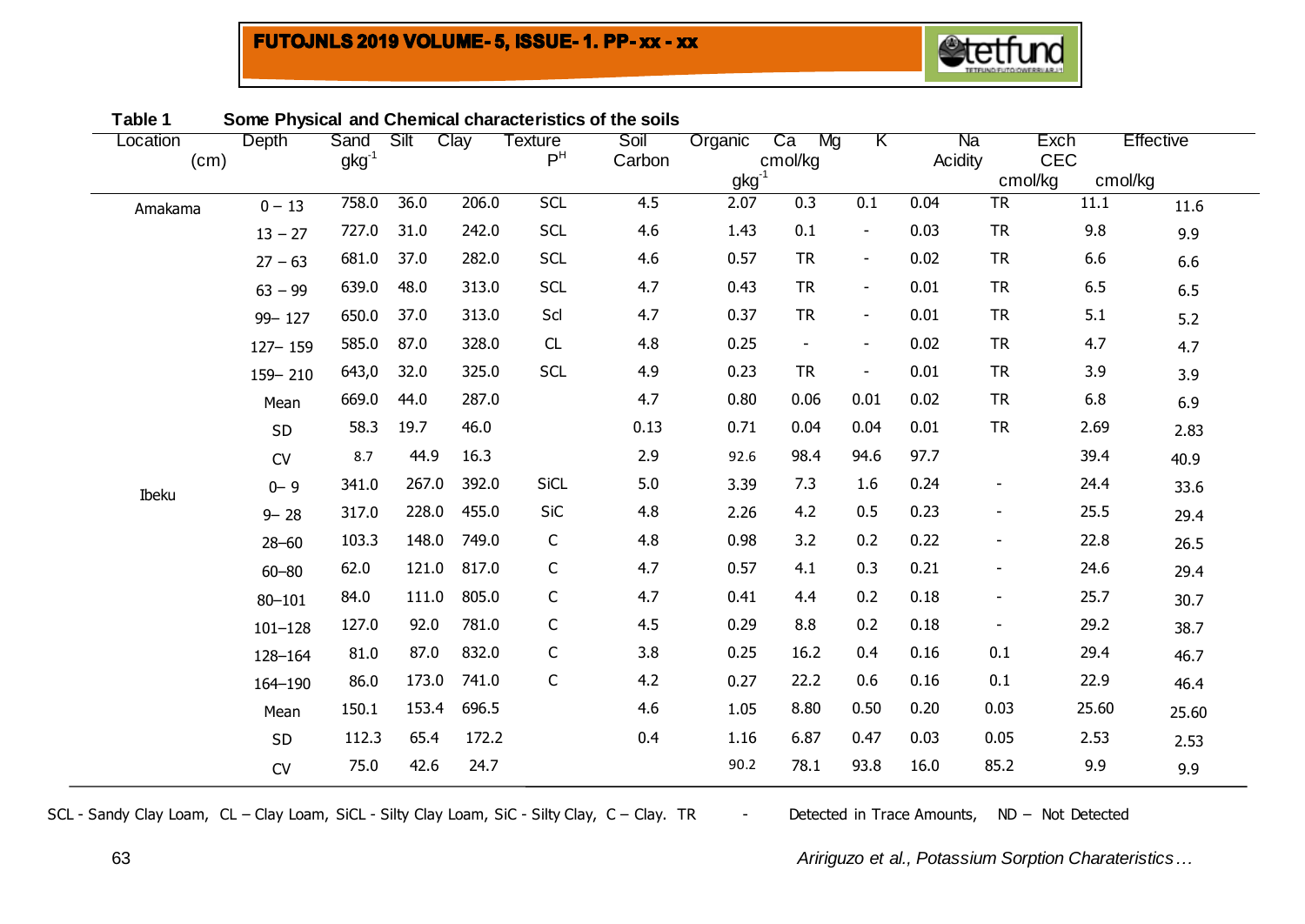

## **3.1. Forms of K**

As shown in Table 2, water soluble K ranged from 0.022-0.027 cmol  $kg<sup>-1</sup>$  with a mean value of 0.02 cmol kg<sup>-1</sup> in soil dominated with kaolinite, goethite, gibbsite, haemathite ( Amakama soil), while in soil with kaolinite, montmorillonite, plagioclase feldspars( Ibeku soil), water soluble K ranged from 0.015-0.031 cmol kg<sup>-1</sup> with a mean value of 0.02 cmol kg<sup>-1</sup>, implying that the quantity of potassium in the soil solution between the two soils studied was low and similar (water soluble k = 0.02 cmolkg<sup>-1</sup>; Table 2). Haby *et al.* (1990) reported that the quantity of K in the soil solution varies from 2 to 5mg K L<sup>-1</sup> for normal agricultural soils of humid regions. Therefore, the low Levels of solution K in the soils studied could be due to the influence of the equilibrium and Kinetic reactions that occur between the forms of soil K, the soil moisture content, and the concentrations of bivalent cations in solution and on the exchanger phase (Sparks, & Huang, 1985; Sparks, 2000). However, in exchangeable K, soils dominated with kaolinite, montmorillonite, plaglioclase feldspare (Ibeku soil) had higher exchangeable K (0.20 cmol  $kg^{-1}$ ) compared to soils dominated with kaolinite, gibbsite, goethite, haematite (Amakama soil) (0.02 cmol kg<sup>-1</sup>) possibly due to higher organic carbon in the study site and differences in the clay mineralogy of this soil. This is true because the clay mineralogy of this soil is dominated by expanding phylosilicate where the negative charge is mainly on the internal surfaces of the 2:1 clay mineral. This has resulted in greater amount of soil K forms and K saturation than Kaolinite (Sharpley, 1989). In other words, the quantity of potassium availability in this soil will be higher and can be exchanged with other cations and also readily available to plants than Amakama soil (Kaolinite clay mineral with small quantities of Geothite, gibbsite). The high organic carbon in Ibeku soil reflects the higher exchangeable K in this soil. Similar relationship has been reported by Fagbami *et al.,* 1985; Ano, 1991). Also, Tisdale and Nelson (1974) reported that organic matter (OC) possesses a greater capacity to retain K ions and other cations. However, exchangeable K has a significant positive relationship with ECEC ( $r = 0.89$ ; P< 0.05) and a significant negative relationship with clay (r=-0.92;  $P$  < 0.05) in Amakama soil. Similar result was reported with Choudhary and Prasad, (1997). Also, exchangeable K had significant positive relationship with pH ( $r = 0.87$ ;  $P < 0.05$ ). This is in agreement with the finding of Ano (1991) who reported that a decrease in exchangeable K would lead to decrease in potassium saturation, resulting to lowering of Soil pH. Exchangeable K related positively with water soluble K in both soils. The relationship between exchangeable K and water soluble increased from soil with Kaolinite mixed with goethite and gibbsite (Amakama soil) ( $r = 0.78$ ) to soil with kaolinite, montmorillonite, and plagioclase feldspar (Ibeku soil) ( $r = 0.94$ ; P < 0.05) (Table 3). In other words, at a given soil exchangeable K content, a greater amount was water soluble in clay mineral with Kaolinite, montmorillonite, gibbsite, goethite and plaglocase feldspars (Ibeku soil) than mixed kaolinite, gibbsite, and goethite (Amakama soil). Exchangeable K related positively with  $HNO<sub>3</sub> - extractable K$  ( $r = 0.80$ ;  $P < 0.05$ ).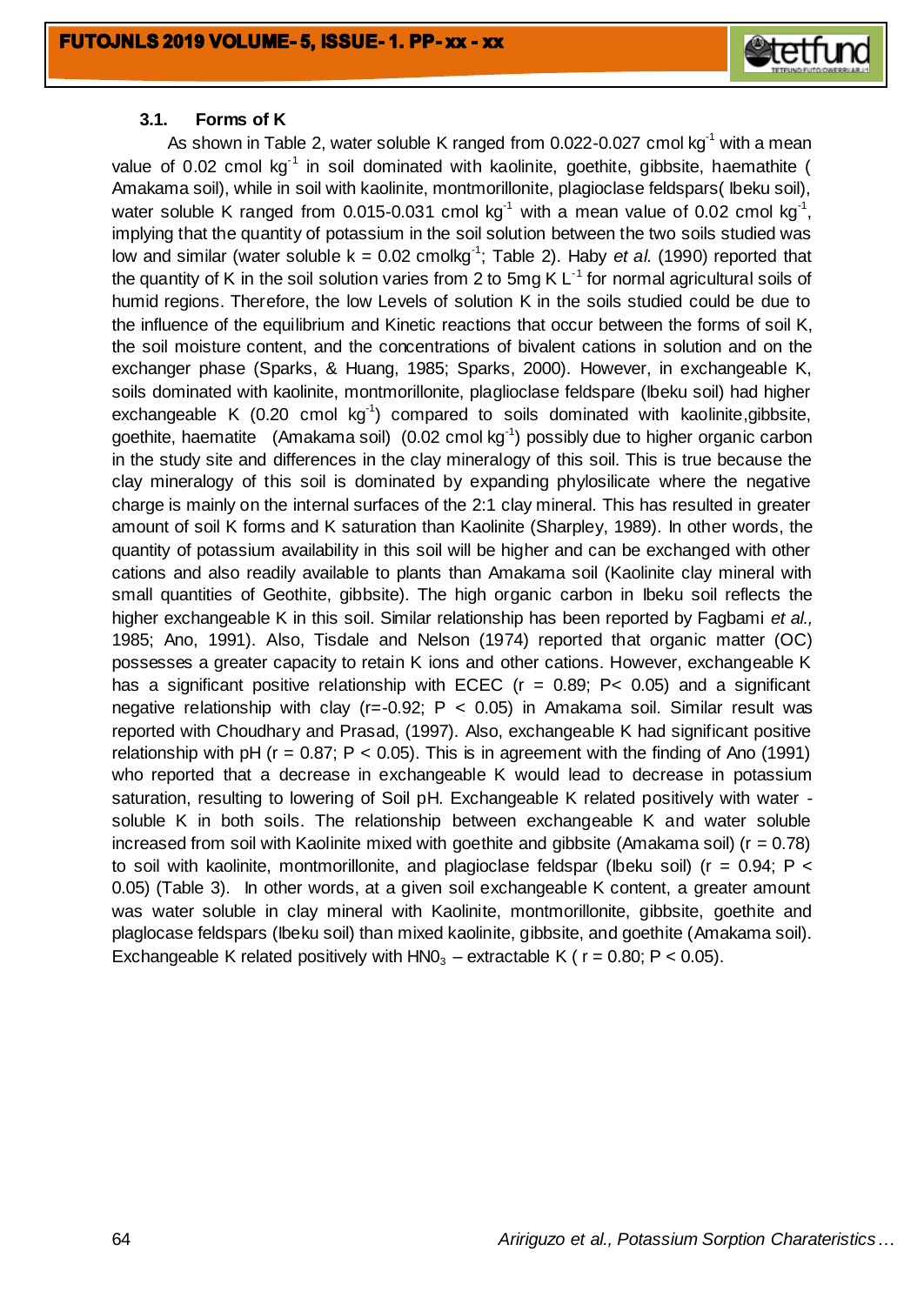

Table 2: Mean, range and standard deviation of K forms for each soil group

| Mixed clay mineralogy dominated by Kaolinite, |      |               | gibbsite and plagioclase feldspar (lbeku Soil) |       |               | Mixed clay mineralogy with kaolinite, detectable quantities of montmorillonite, geothite, |
|-----------------------------------------------|------|---------------|------------------------------------------------|-------|---------------|-------------------------------------------------------------------------------------------|
| goethite, gibbsite, haematite (Amakama Soil)  |      |               |                                                |       |               |                                                                                           |
| K forms<br>$cmolka-1$                         | Mean | Range,        | <b>STD</b>                                     | Mean, | Range, STD    |                                                                                           |
| Water soluble K                               | 0.02 | 0.022-0.027   | 0.002                                          | 0.02  | 0.015-0.031   | 0.001                                                                                     |
| Exchangeable K                                | 0.02 | $0.01 - 0.04$ | 0.012                                          | 0.20  | $0.16 - 0.24$ | 3.190                                                                                     |
| Non-exchangeable K                            | 0.06 | $0.02 - 0.09$ | 0.029                                          | 0.58  | $0.46 - 0.65$ | 0.088                                                                                     |
| $HNO3$ -extractabke K<br>(K supplying power)  | 0.08 | $0.04 - 013$  | 0.039                                          | 0.78  | $0.68 - 0.89$ | 0.069                                                                                     |
| Total K                                       | 3.63 | 2.69-4.62     | 0.863                                          | 19.01 | 10.28-23.21   | 4.774                                                                                     |

K – forms = potassium forms, STD = Standard Deviation, K = Potassium, HNO<sub>3</sub> –extractable k =Nitric acid extractable k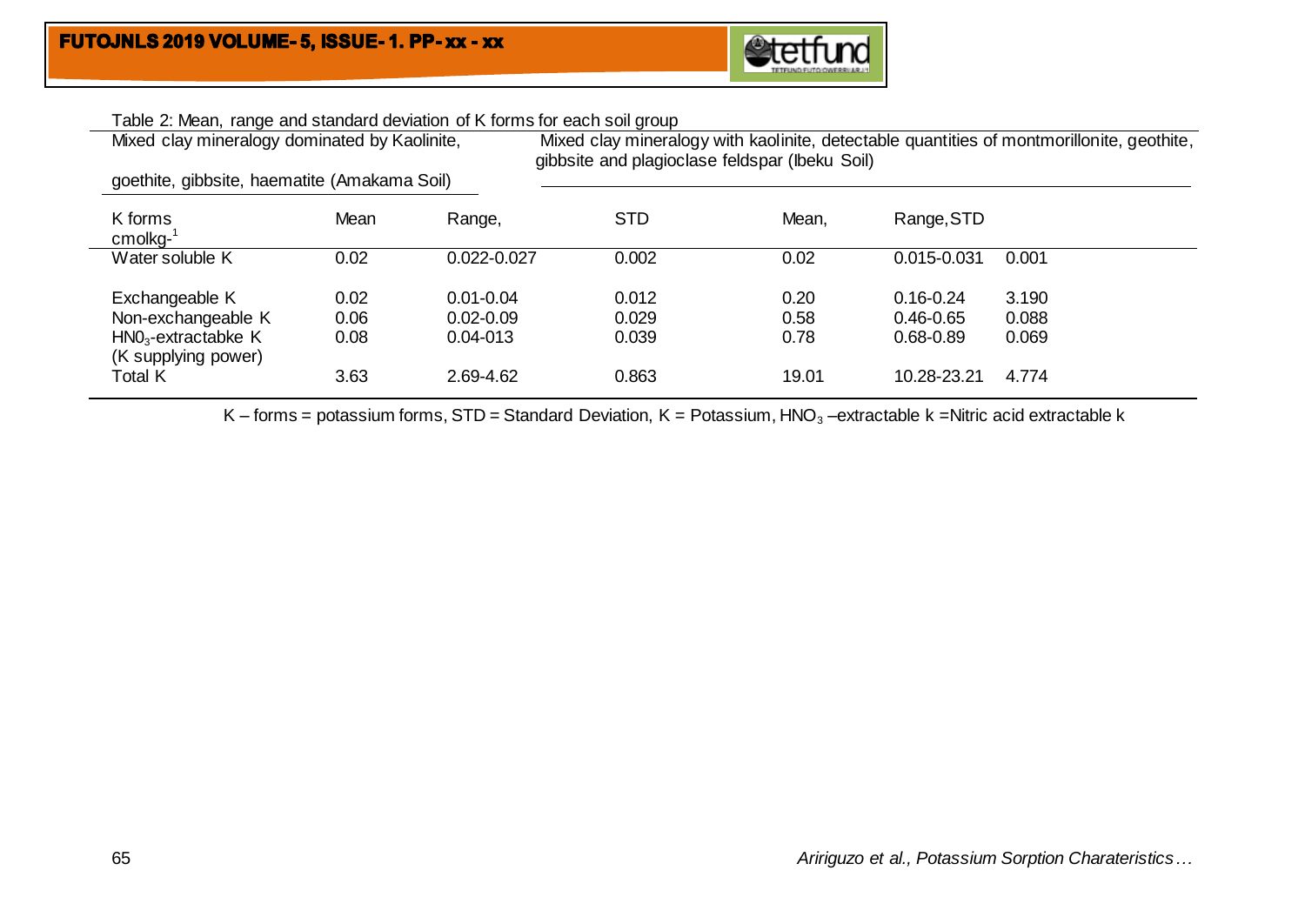

Furthermore, Non-exchangeable K was higher in soil dominated with Kaolinite, montmorillonite, gibbsite, goethite and plaglocase feldspars (lbeku soil) (0.58 cmol kg $^{-1}$ ) compared to soil with kaolinite, gibbsite and goethite as the clay mineral (Amakama soil)  $(0.06 \text{ cmol kg}^{-1})$  (Table 2) possibly due to the differences in the clay mineralogy and clay mineralogical compositions (Moritsuka *et al*., 2004). Soils that have higher content of 2:1 clay minerals have large amount of non-exchangeable K than those with Kaolinite and other siliceous minerals (Ghosh & Singh, 2001; Britzke, *et al*., 2012). Additionally, potassium become fixed when the binding forces between K and the clay surfaces are greater than the hydration forces between individual K<sup>+</sup>ions resulting in a partial collapse of the crystal structures and K<sup>+</sup>ions making K release a slow, diffusion, controlled process (Sparks, 1987). This indicates that the quantity of K that was fixed was more in soil with kaolinite montmorillonite, gibbsite, plagiclase feldspars (Ibeku soil) compared to soils with kaolinite, small quantities of gibbsite and goethite (Amakama soil). Therefore plants to take up nonexchangeable K, appears to be related to the plant species, root mass, root length and root Morphology (Mengel, 1985; Mengel & uhlenbecker 1993). However, the Amakama soil correlated significantly and positively with organic C and ECEC ( $r = 0.80$ , 0.81;  $P < 0.05$ ) and negatively with clay ( $r = -0.88$ ; P < 0.05, Table 3). The positive relationship between nonexchangeable K and ECEC ( $r = 0.81$ ) indicated that some of the non-exchangeable K may be present in the lattice of clay minerals which could not be exchanged but could be extracted with HNO3, by partial dissolution of clay minerals. Contrastingly, Ibeku soil had positive correlation with clay ( $r = 0.73$ ;  $P < 0.05$ ) and a negative correlation with organic C ( $r = 0.73$ )  $= -0.73$ ; P < 0.05) (Table 3).

Also, one molar nitric acid extractable K (HNO<sub>3</sub> –extractable K) known as the K – supplying power measures the readily available K and the ability of a soil to supply K under continuous intensive cropping (Sharpley, 1989). It was highest in soil with Kaolinite, montmorillonite, gibbsite, plagioclase (lbeku soil) (KSP = 0.78 cmolkg<sup>-1</sup>) compared to soil with kaolinite, small quantities of gibbsite, goethite and haematite as the clay mineral (Amakama soil) (KSP = 0.08 cmolkg<sup>-1</sup>) (Table 2). The higher value of  $HNO<sub>3</sub>$ -extractable K (K – supplying power) in soil of Ibeku was a function of clay content which varied between each soil group. Besides the clay content,  $K -$  bearing minerals and clay mineralogy plays an important role in determining the extractable K status in this soil (Raheb & Heidary, 2011). The proportion of  $HNO<sub>3</sub> -$  extractable K (K – supplying power) increased from soil dominated by kaolinite, small quantities of gibbsite, goethite, and haematite (Amakama soil) to kaolinite with detectable quantities of montmorillonite, gibbsite, goethite and plagioclase feldspars) (Ibeku soil), with clay content when the 2:1 type clay (Ibeku soil) become more dominant than 1:1 type clay (Amakama soil), the supply of K to plant increases (Sharpley, 1989). Also, soils with high 2:1 clay minerals contain larger amounts of  $HNO<sub>3</sub>-$  extractable K than kaolinite and other siliceous minerals (Martina & Sparks, 1985; Sharpley, 1989; Ghosh & Singh, 2001).

Unamba- Oparah (1985) reported that potassium supplying power (HN0 $_3$  – extractable K) value that is less than 0.31 cmol kg<sup>-1</sup> by IM HN0<sub>3</sub> – extractable method are K deficient (Unamba – Oparah, 1985). In other words, Amakama soil may be considered K deficient. Soils whose potassium supplying power between 0.31 and 0.49 cmol kg $^{-1}$  can respond to K fertilization. Additionally, if such soil is coarse textured and the rate at which K is removed is high, the K response to fertilization will be high. However, soils with potassium supplying power greater than 0.49 cmol kg<sup>-1</sup> will not response to K fertilization (Unamba – Oparah, 1985). Based on the information above, Ibeku soil with mineralogical composition of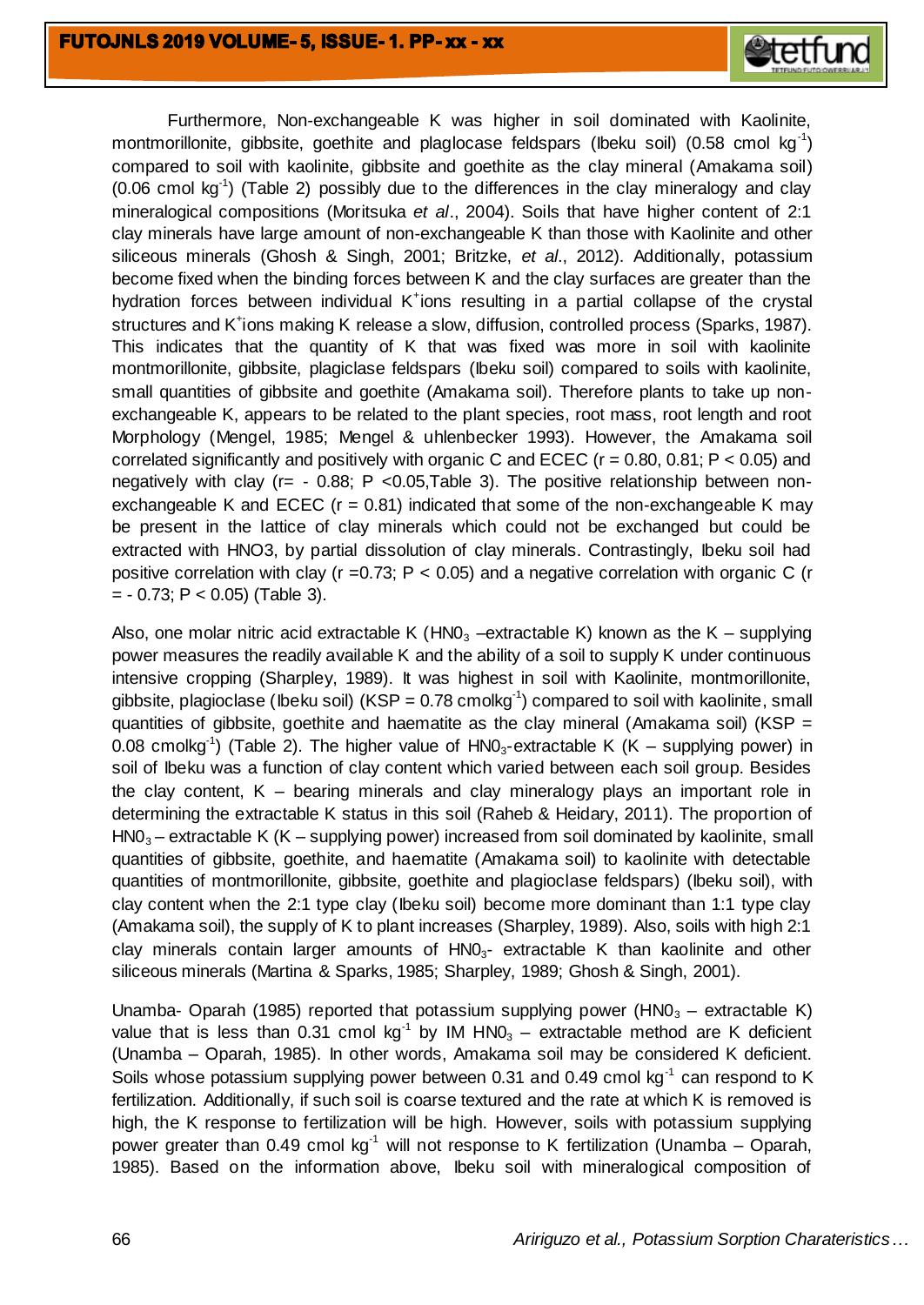

kaolinite, montmorillonite, small quantities of goethite, gibbsite and plagioclase feldspars is said to be sufficient with K while Amakama soil with low buffering power (KSP =  $0.08$ ) would require indicated frequent fertilization. HN03 – extractable K had positive correlation with total K in both Amakama ( $r = 0.98$ ;  $P < 0.05$ ) and Ibeku soil ( $r = 0.78$  (Table 3).

Furthermore, total K in the two soil studied varied more in Ibeku soil (Kaolinite, montmorillonite, gibbsite, goethite, plagioclase feldspar) (19.01 cmol kg<sup>-1</sup>) than Amakama soil with kaolinite as the dominant clay mineral (3.63 cmol  $kg^{-1}$ ) (Table 2). When compared with total k elsewhere, it was observed that the total K in Ibeku soil was higher than the value 14.6 cmol kg-<sup>1</sup> which was for soils of Sudan Savanna Zone of Nigeria (Iwuafor *et al.,* 1980). It was lower than the values obtained from British soil (35.90 cmol  $kg^{-1}$ ) and inceptisols of India (84.61 cmol kg<sup>-1</sup>)(Gajbhiye, 1985). Thus, Amakama soil had total K (3.63 cmolkg<sup>-1</sup>) lower than the values obtained in the Nigerian and British soils mentioned above.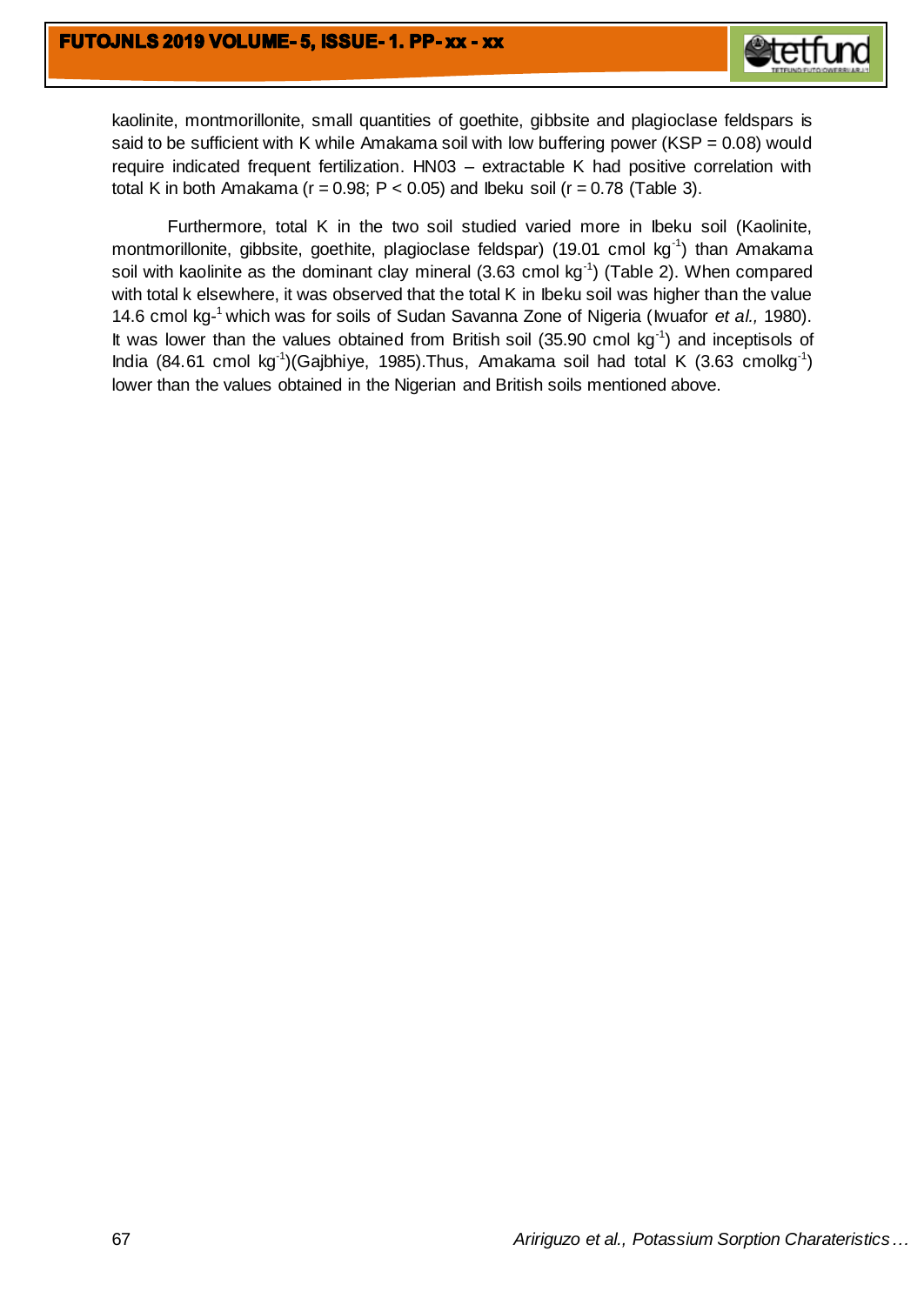

Table 3: Correlation Coefficient (r) for Linear Relationships between the various K forms and Soil Properties for each Soil group Properties Water

|                                                                                                                                             | Soluble<br>K                                   | Exchan-<br>geable<br>k                                             | Non-exchangeable<br>K<br>$cm$ olkg $^{-1}$                                                     | $HNO3$ -extractable<br>K                                                                                     | Total<br>K                                                                                                                                |
|---------------------------------------------------------------------------------------------------------------------------------------------|------------------------------------------------|--------------------------------------------------------------------|------------------------------------------------------------------------------------------------|--------------------------------------------------------------------------------------------------------------|-------------------------------------------------------------------------------------------------------------------------------------------|
|                                                                                                                                             |                                                |                                                                    | Mixed clay mineralogy dominated by Kaolinite<br>goethite, gibbsite, haematite (Amakama Soil)   |                                                                                                              |                                                                                                                                           |
| pH<br>Organic C<br>Clay<br><b>ECEC</b><br>Water-soluble k<br>Exchangeable<br>Κ<br>Non-exchangeable<br>Κ<br>$HNO3$ -Extractabke K<br>Total K | $-0.98*$<br>$0.84*$<br>$-0.89*$<br>$0.93*$     | $-0.75$ <sup>ns</sup><br>$0.93*$<br>$-0.92*$<br>$0.89*$<br>$0.78*$ | $-0.73^{ns}$<br>$0.80*$<br>$-0.88*$<br>$0.81*$<br>$0.75$ <sup>ns</sup><br>$0.74$ <sup>ns</sup> | $-0.78*$<br>$0.89*$<br>$-0.94*$<br>$0.88*$<br>$0.80*$<br>$0.80*$<br>$0.98*$                                  | $0.02^{ns}$<br>$-0.38$ <sup>ns</sup><br>0.34 <sup>ns</sup><br>$-0.22^{ns}$<br>$-0.03ns$<br>$-0.03ns$<br>$0.32^{ns}$<br>0.32 <sup>ns</sup> |
|                                                                                                                                             |                                                |                                                                    | Kaolinitic upper horizon, with detectable quantities of                                        | montmorillonite, goethite, gibbsite, plagioclase feldspar (Ibeku Soil)                                       |                                                                                                                                           |
| pH<br>Organic C<br>Clay<br><b>ECEC</b><br>Water-soluble<br>Κ                                                                                | $0.88*$<br>$0.84*$<br>$-0.81*$<br>$-0.70^{ns}$ | $0.87*$<br>$0.84*$<br>$-0.74*$<br>$-0.78*$<br>$0.94*$              | $-0.50$ <sup>ns</sup><br>$-0.73*$<br>$0.73*$<br>0.41 <sup>ns</sup><br>0.67 <sup>ns</sup>       | $-0.25$ <sup>ns</sup><br>$-0.55$ <sup>ns</sup><br>0.60 <sup>ns</sup><br>$0.17^{ns}$<br>$-0.43$ <sup>ns</sup> | $-0.63ns$<br>$-0.79*$<br>$0.79*$<br>0.60 <sup>ns</sup><br>$-0.84*$                                                                        |
| Exchangeable K<br>Non-exchangeable<br>$HNO3$ extractable<br>Κ<br>Total k                                                                    |                                                |                                                                    | $-0.71*$                                                                                       | $-0.45$ <sup>ns</sup><br>$-0.95*$                                                                            | $-0.84*$<br>$0.89*$<br>$0.73*$                                                                                                            |

 $K =$  Potassium, ECEC = Effective cation exchange capacity, organic C = Organic Carbon, HN0<sub>3</sub>- K = Nitric acid extractable K, \* = Significant, ns = not significant at 5% level of probability **-**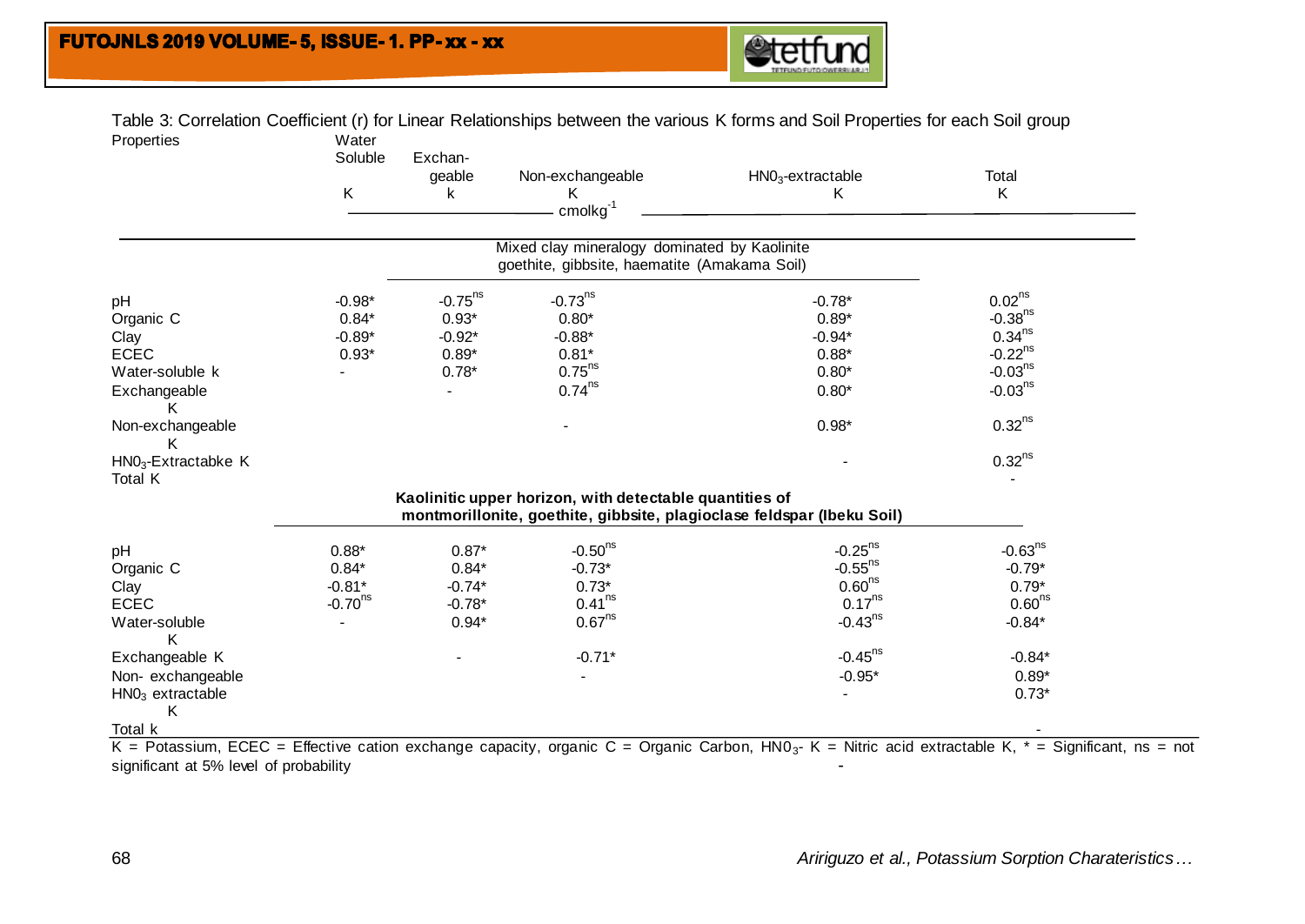

Additionally, total K in soil usually reflects the nature and degree of weathering of the parent materials. Soils containing K – bearing minerals like K feldspars and Micas and subjected to mild weathering conditions would have higher K content while soils formed on unconsolidated sandy deposites and subjected to high rainfall regime would contain low levels of total K (Udo & Ogunwale, 1978). Also, the ability of a soil to supply potassium to a crop depends on both the total K content of the soil, and the different forms of K as influenced by the physicochemical properties of the soils (Chandra & Singh, 1985). Soils derived from Shale and basement complex rocks contain K feldspar and micaceous minerals (Unamba – Oparah, 1985), while soils derived from Sandstone, Coastal Plain Sand and alluvium are intensively weathered and contain kaolinite soil mineral (Udo, 1982). The dominance of Coastal Plain Sand as the parent material and kaolinite in soil of Amakama (Chikezie *et al*., 2010) agrees with the findings of Jungerius and Levelt (1964) and Igwe *et al*., (1999) on the soils of eastern Nigeria that the mineralogy of the soils of this area has been inherited from the bedrock or sediment. The presence of Kaolinite clay mineral suggests that the soil of this area is at an advanced stage of weathering. In other words, the low content of total K implies that Amakama soil is strongly weathered (Chikezie *et al*., 2010) and most of the potassium released during the process of weathering has been lost through leaching because of the coarse nature of the soil and heavy rainfall prevalent in the area. However, when related to soil properties, no significant relationship existed with total K in soil of Amakama dominated by Kaolinite clay, small quantities of gibbsite, goethite, haematithe with Coastal Plain Sand as the parent material. While in Ibeku soil dominated by Kaolinite, montmorillonite, gibbsite, geothite and plagioclase feldspar, Total K related significantly and positively with clay (r=0.79;  $P < 0.05$ , Table 3). The significant positive correlation between total K and clay is an indication of potassium fixation in clay lattice which reveals its association with higher K content (Tomar *et al*., 1997). Therefore the proportion of exchangeable K, non-exchangeable,  $HNO<sub>3</sub>$  -extractable K and total K in Ibeku soil with kaolinite, montmorillonite, gibbsite, plagioclase feldspars as the clay mineral was greater than the proportion of these forms in Kaolinite, small quantities of goethite, gibbsite, haematite (Amakama soil).

Table 4 shows the mineralogical composition of these soils. The result shows that Amakama soil has mixed mineralogy dominated by kaolinite, small quantities of goethite, gibbsite and haematite. While Ibeku soil contain Kaolinite at the upper 100 cm and detectable quantities of montmorillonite, and small quantities of goethite and gibbsite and presence of plagioclase feldspar at 164-190 cm (Chikezie *et al.,* 2010). Differences in clay mineralogy sites were most probably related to land management, parent materials (Bende Ameki clay Shale group for Ibeku soil) and Coastal Plain Sand for Amakama) and soil drainage conditions.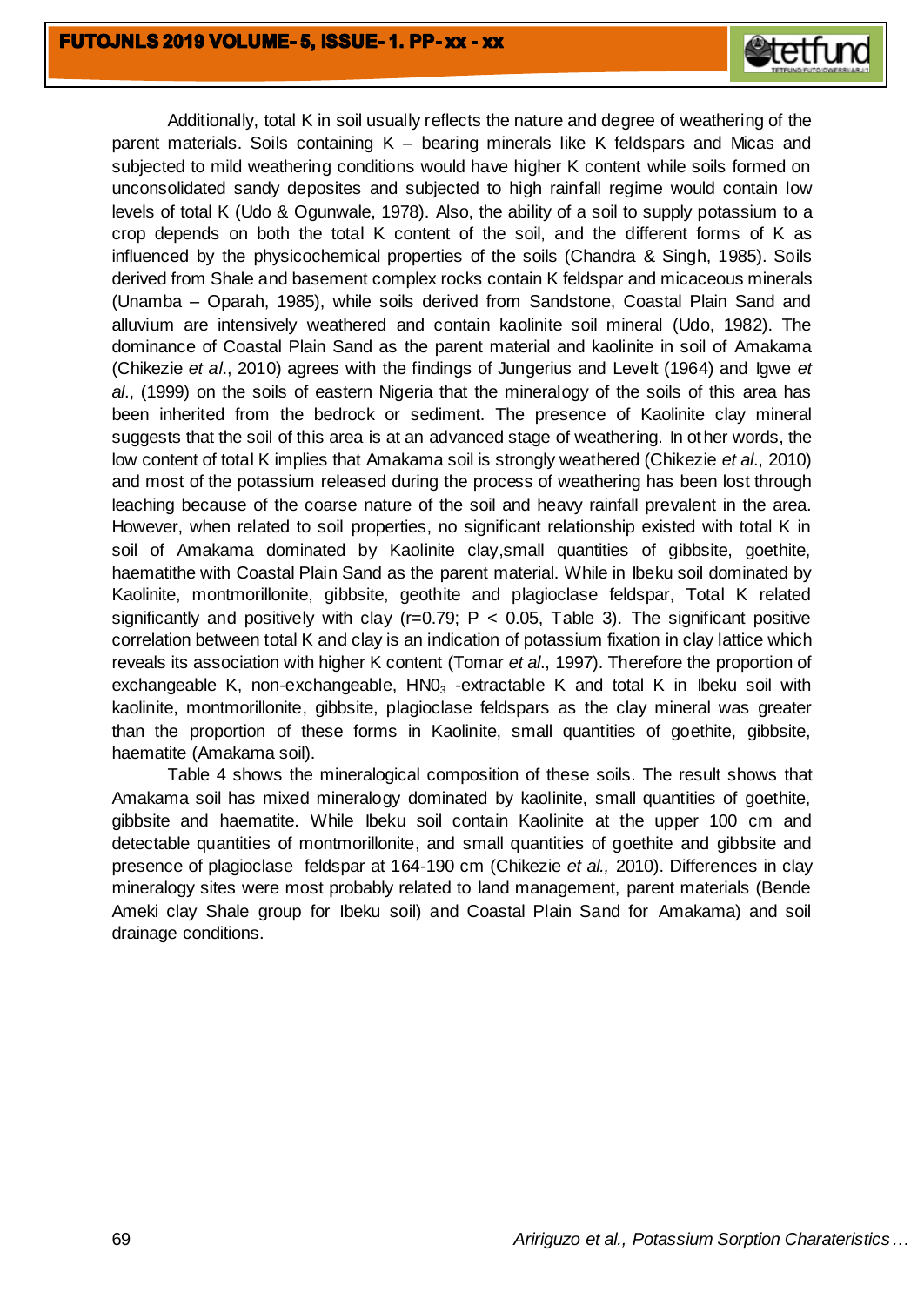

| Table: 4:                                               |                                           |                                    | Mineralogy of Clay particle $(0.002 \text{mm})$ for the studied soils  |                                    |                                                                                                          |             |                                                          |                                                        |                              |                                  |
|---------------------------------------------------------|-------------------------------------------|------------------------------------|------------------------------------------------------------------------|------------------------------------|----------------------------------------------------------------------------------------------------------|-------------|----------------------------------------------------------|--------------------------------------------------------|------------------------------|----------------------------------|
| Horizon                                                 | Depth<br>cm                               | .                                  | Xray<br>.peak size                                                     |                                    | <b>TGA</b><br>%                                                                                          |             | Interpretation                                           |                                                        |                              |                                  |
|                                                         |                                           |                                    |                                                                        |                                    | Mixed clay mineralogy dominated by kaolinite<br>(Kaolinite, geothite, gibbsite, haematite (Amakama Soil) |             |                                                          |                                                        |                              |                                  |
| Ap1<br>Bo <sub>1</sub><br>Bo <sub>2</sub><br><b>B04</b> | $0 - 13$<br>$27 - 63$<br>63-99<br>127-159 | KK4<br>kK4<br>KK4<br>KK4           | GI I<br>HE I<br>GE <sub>1</sub><br>HE I                                | HE I<br>GE I<br>GI I<br>GE I       | GE I<br>GI I<br>HE I<br>GI I                                                                             |             | <b>KK69</b><br><b>KK60</b><br><b>KK62</b><br><b>KK62</b> | GI <sub>2</sub><br><b>GE 15</b><br><b>GE 13</b><br>G12 | <b>GE 18</b><br>G1 2<br>G1 2 | CMI X<br>CMI X<br>CMI X<br>CMI X |
|                                                         |                                           |                                    | Kaolinite upper horizon, with detectable quantities of montmorillonite |                                    | goethite, gibbsite, plagioclase feldspar (Ibeku soil)                                                    |             |                                                          |                                                        |                              |                                  |
| Ap1<br><b>Bt</b>                                        | $0 - 9$<br>28-60                          | KK <sub>5</sub><br>KK <sub>5</sub> | MT <sub>2</sub><br>MT <sub>2</sub>                                     | Q <sub>21</sub><br>GE <sub>1</sub> | GE <sub>1</sub>                                                                                          |             | <b>KK44</b><br><b>KK55</b>                               | <b>GE 22</b>                                           | G12                          | <b>KAOL</b><br><b>KAOL</b>       |
| 2Btg<br>2 Bssg2                                         | 60-80<br>101-128                          | KK <sub>5</sub><br>KK <sub>5</sub> | MT <sub>2</sub><br>MT <sub>3</sub>                                     | GE <sub>1</sub><br>GE <sub>1</sub> |                                                                                                          |             | <b>KK55</b><br><b>KK51</b>                               | <b>GE 50</b>                                           | GII                          | <b>KAOL</b><br><b>CMIX</b>       |
| 2 Bgss 154-190                                          | KK <sub>5</sub>                           |                                    | MT 4                                                                   | GE <sub>1</sub>                    | QZ1                                                                                                      | <b>KK39</b> |                                                          | GII                                                    |                              | <b>CMIX</b>                      |

 $G I = Gibbsite$ , HE = Hematite, KK= Kaolinite, VR = Vermiculite, GE = Geothite Peak size:  $5 =$  very large,  $4 =$  Large,  $3 =$ Medium,  $2 =$  small,  $1 =$  very small  $6 =$  No peak Source: Chikezie et al., 2010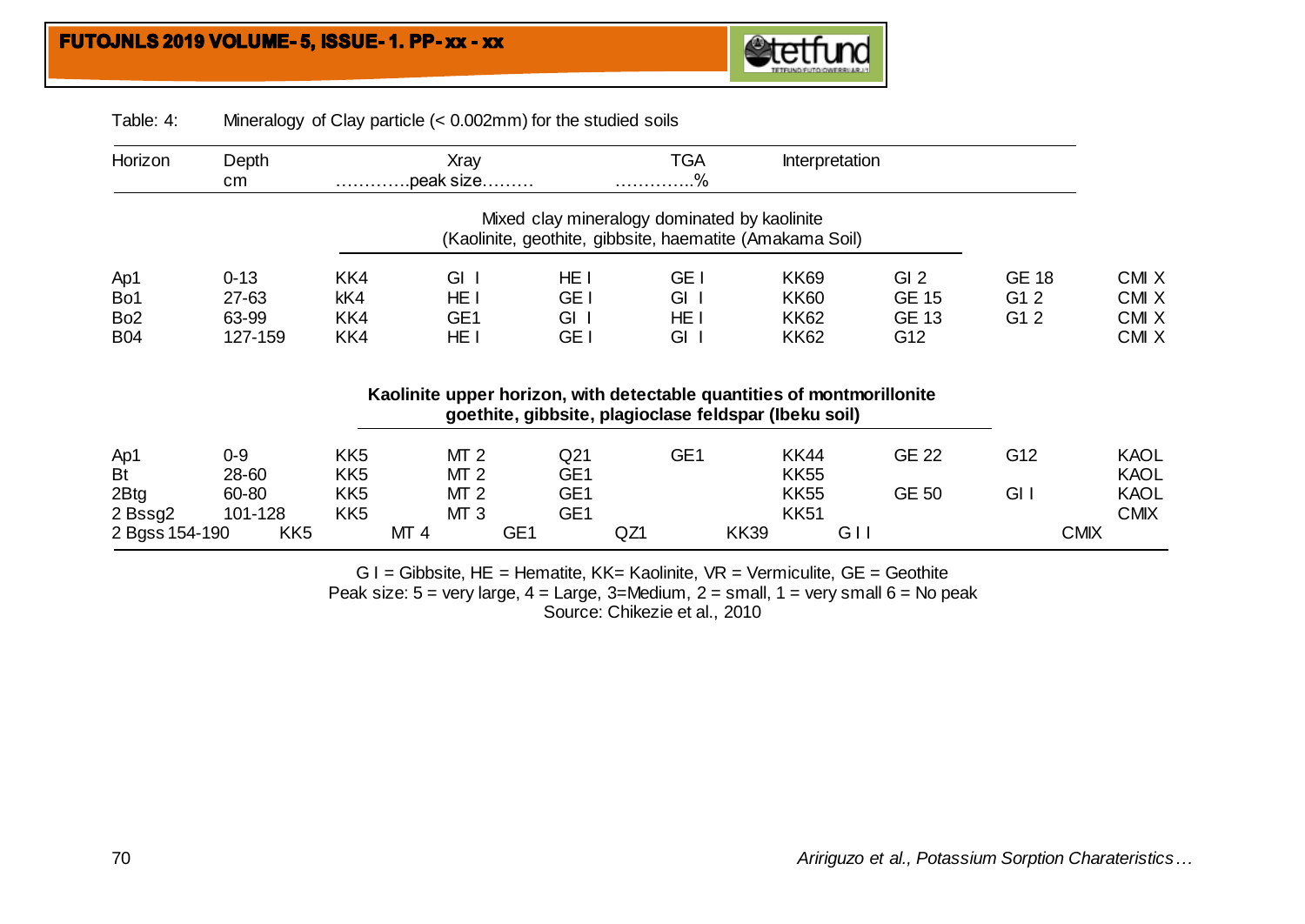

## **3.2. Potassium Sorption Isotherm**

The sorption isotherms were obtained by plotting the amounts of K sorbed in mgkg<sup>-1</sup> of soil against equilibrium solution concentration in MgKL $1$  in I M CaCl<sub>2</sub>. The shape of these isotherms showed a progressive increase of K sorbed per unit amount of soil for each increment in concentration of K in solution for the two soils studied (Figs1 and 2). Potassium sorption for soil dominated by kaolinite, montmorillonite, gibbsite, goethite and plagioclase feldspar (Ibeku soil) increased from 81.3, to 296.3 mgkkg<sup>-1</sup> (Table 5) at concentration 10, 20, 30 and 40 (MgkL<sup>-1</sup>) respectively, whereas in soil dominated with kaolinite, small quantities of gibbsite and geothite (Amakama soil), K sorbed ranged from  $62.9$ -200.0 mgkkg<sup>-1</sup> for the same respective concentrations (Table 5). In other words,  $K -$  sorbed was more in soils dominated with kaolinite, montmorillonite, gibbsite, goethite and plagioclase feldspar (Ibeku soil) compared to soils dominated with kaolinite, small quantities of gibbsite and geothite (Amakama soil) possibly due to differences in clay mineralogy composition which is related to land management, difference parent materials and soil-drainage condition (Raheb & Heidari, 2011). Also, the high values of sorbed K in Ibeku soil were associated with soils that contain high amount of fine fractions (silt and clay). Additionally, increase in ionic strength, ion binding affinities, its charge density, degree of interlayering, low hydration energy increases sorbed K in soil dominated by kaolinite, montmorillonite, gibbsite, goethite and plagioclase feldspar Ibeku soil) (Sawhney, 1971). Saniya & De Datta (1991) reported that increased ionic strength lowers the activity coefficient and raises the concentration of reaction product in soil as per solubility product principle. Futhermore, soil organic carbon (organic matter) plays a major role in the sorption of organic compounds in soil dominated by kaolinite, montmorillonite, gibbsite,plagioclase (Ibeku soil). This result is agreement with the report of Gaultier *et al.,* (2008); Sameni *et al.,* (2011). They attributed increased K sorption by AL-organic matter complex with pH. The condensation to Organic matter resulted in increased accessibility of K to adsorption site on the hydroxyl Al.

The sorption data were tested for their conformation to the Langmuir and Freundlich equation. Langmuir equation did not conform well. The inability of the Langmuir equation to describe the data may be related to the fact that there were several discrete types of K sorption site, each with a different selectivity for K in these soils (Dufey & Delvaux, 1989). However, all log transformed data in the two soils studied confirmed well to Freundlich adsorption isotherms (Figs. 1a,b and 2a,b ) by giving a straight line graph. The result is in line with Singh *et al*. (1987); Hannan *et al*(2007) who also reported a straight line graph with Freundlich equation.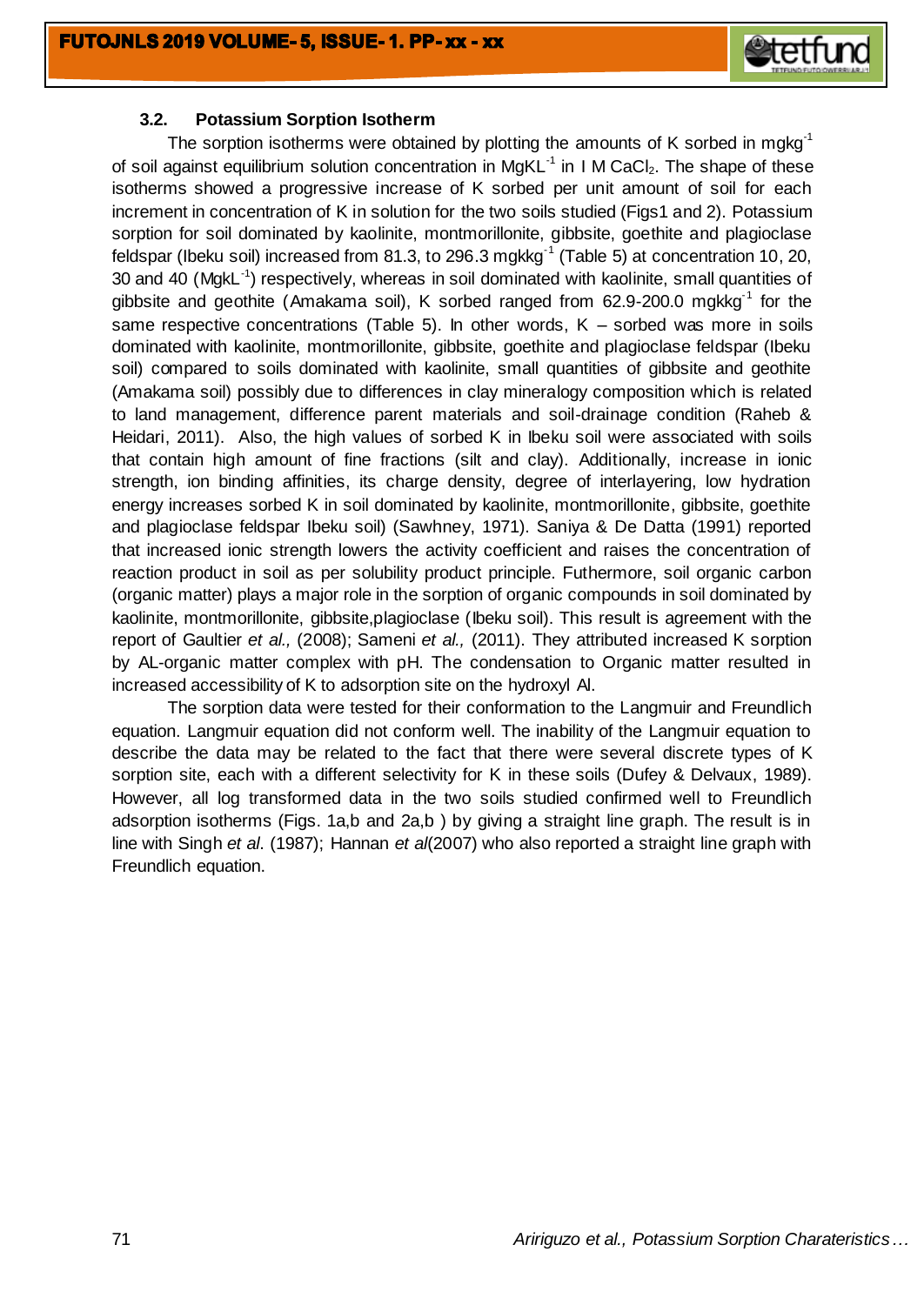

Table 5: Potassium in the Equilibrating Solution in the Solid phase and K in the Aqueous phase and Potassium Sorption Parameters for each Soil group in the Studied Sites

| Horizon         | Depths Potassium in solution at equilibrium<br>cm | 10   | 20<br>$mgK L-1$ | 30   | 40   |      | 10   | Potassium Adsorbed (X/M) at equilibrium<br>20                                                                                     | 30<br>$mg$ K $kg1$ |       | 40    |      | k    | $mg\,kg^{-1}$ | 1/n  |
|-----------------|---------------------------------------------------|------|-----------------|------|------|------|------|-----------------------------------------------------------------------------------------------------------------------------------|--------------------|-------|-------|------|------|---------------|------|
|                 |                                                   |      |                 |      |      |      |      | Mixed clay mineralogy dominated by Kaolinite<br>(Kaolinite, goethite, gibbsite, haematite (Amakama Soil)                          |                    |       |       |      |      |               |      |
|                 |                                                   |      |                 |      |      |      |      |                                                                                                                                   |                    |       |       |      |      |               |      |
| AP <sub>1</sub> | $0 - 13$                                          | 7.5  | 16.5            | 23.0 | 30.5 |      | 50.0 | 70.0                                                                                                                              | 140.0              |       | 190.0 |      | 0.80 |               | 1.03 |
| AP2             | $13 - 27$                                         | 7.5  | 16.5            | 23.5 | 30.5 |      | 70.0 | 90.0                                                                                                                              | 150.0              |       | 210.0 |      | 1.13 |               | 1.31 |
| <b>B01</b>      | $27 - 63$                                         | 6.5  | 13.5            | 23.5 | 31.5 |      | 70.0 | 130.0                                                                                                                             | 130.0              |       | 180.0 |      | 1.44 |               | 1.86 |
| <b>B02</b>      | 63-99                                             | 8.0  | 15.5            | 23.0 | 30.5 |      | 60.0 | 110.0                                                                                                                             | 160.0              |       | 210.0 |      | 0.94 |               | 1.19 |
| <b>B03</b>      | 99-1277.5                                         | 16.0 | 23.0            | 31.0 |      | 60.0 | 90.0 | 150.0                                                                                                                             |                    | 190.0 |       | 1.01 |      | 1.22          |      |
| <b>B04</b>      | 127-159                                           | 7.5  | 16.0            | 23.5 | 29.5 |      | 70.0 | 100.0                                                                                                                             | 150.0              |       | 230.0 |      | 1.09 |               | 1.19 |
| <b>B05</b>      | 159-210                                           | 7.5  | 16.0            | 23.0 | 31.0 |      | 60.0 | 90.0                                                                                                                              | 150.0              |       | 190.0 |      | 1.01 |               | 1.27 |
| <b>Mean</b>     |                                                   | 7.4  | 15.7            | 23.2 | 30.6 |      | 62.9 | 91.1                                                                                                                              | 147.1              |       | 200.0 |      | 1.06 |               | 1.30 |
|                 |                                                   |      |                 |      |      |      |      | Kaolinitic upper horizon, with detectable quantities of montmorillonite,<br>goethite, gibbsite, plagioclase feldspar (Ibeku soil) |                    |       |       |      |      |               |      |

| $A_{\rm P}1$<br>A <sub>P</sub> 2<br><b>Bt</b><br>2Btg | 0-9<br>$9 - 28$<br>28-60<br>60-80 | 6.5<br>7.5<br>6.0<br>8.0 | 13.0<br>15.0<br>14.5<br>14.0 | 20.0<br>21.5<br>20.5<br>22.0 | 27.0<br>28.0<br>26.5<br>25.5 | 100.0<br>70.0<br>110.0<br>70.0 |       | 170.0<br>120.0<br>150.0 | 230.0<br>200.0<br>140.0 220.0<br>190.0 |       | 290.0<br>260.0<br>300.0<br>320.0 |      | 1.40<br>0.96<br>1.46<br>0.79 |      | 1.36<br>1.00<br>1.47<br>0.84 |
|-------------------------------------------------------|-----------------------------------|--------------------------|------------------------------|------------------------------|------------------------------|--------------------------------|-------|-------------------------|----------------------------------------|-------|----------------------------------|------|------------------------------|------|------------------------------|
| 2Bssg1                                                | 80-1018.0                         | 15.5                     | 21.0                         | 26.5                         | 80.0                         |                                | 130.0 | 220.0                   |                                        | 310.0 |                                  | 0.86 |                              | 0.89 |                              |
| 2Bssg2                                                | 101-128                           | 8.5                      | 14.5                         | 21.0                         | 27.0                         | 80.0                           |       | 160.0                   | 230.0                                  |       | 310.0                            |      | 0.82                         |      | 0.85                         |
| 2Bssg3                                                | 128-164                           | 9.0                      | 16.5                         | 22.0                         | 27.5                         | 60.0                           |       | 110.0                   | 200.0                                  |       | 290.0                            |      | 0.43                         |      | 0.72                         |
| 2Bgss                                                 | 164-190                           | 9.0                      | 15.5                         | 22.5                         | 28.5                         | 80.0                           |       | 150.0                   | 210.0                                  |       | 290.0                            |      | 0.86                         |      | 0.91                         |
| Mean                                                  |                                   | 7.8                      | 14.8                         | 21.3                         | 23.6                         | 81.3                           |       |                         | 141.3 212.5                            |       | 296.3                            |      | 0.95                         |      | 1.01                         |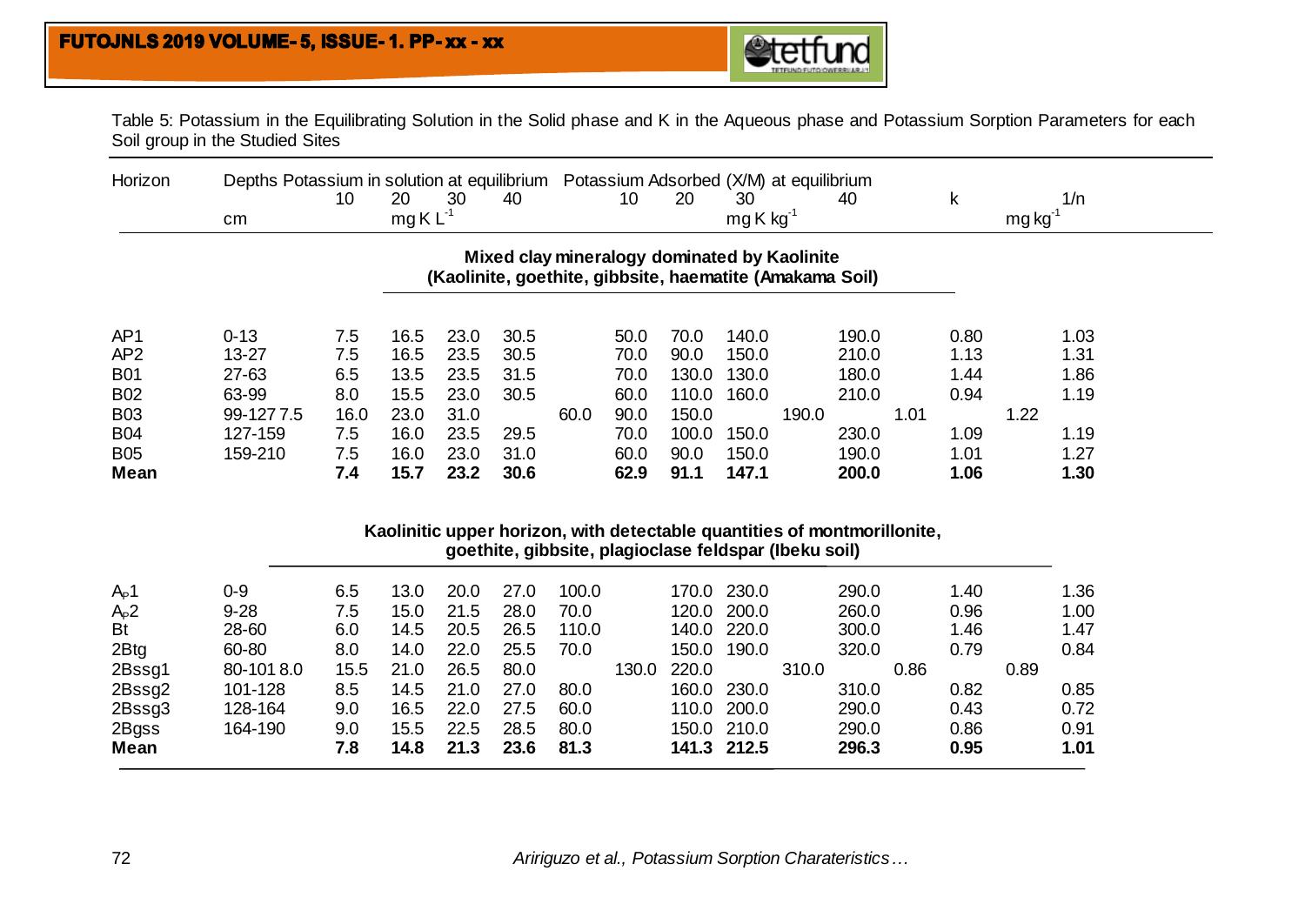



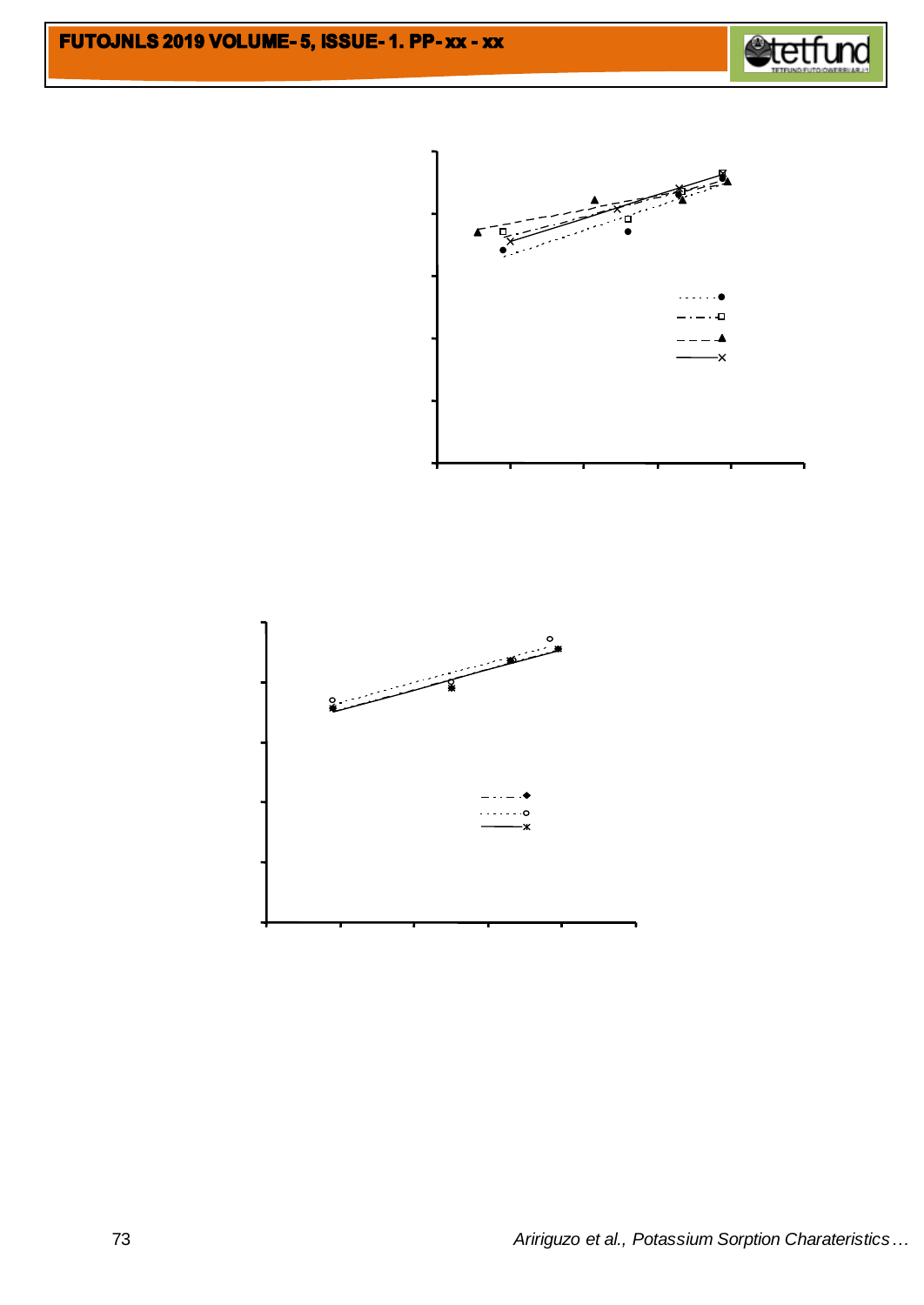







The Freundlich sorption coefficient (k) and the Freundlich Sorption exponent (1/n) represents the intercept and slope of the sorption isotherm and measures the extent of sorption and energy of adsorption respectively. However, the extent (K) and the energy (1/n) at which potassium was sorbed was higher in soil with kaolinite clay mineral, small quantities of goethite, gibbsite and haematite (Amakama soil) (K = 1.06 mg kg<sup>-1</sup>;  $1/n = 1.27$ ) than soils dominated with kaolinite, montmorillonite, heamathite, plagioclase feldspars (Ibeku soil) ( $K =$ 0.95 mg kg<sup>-1</sup>;  $1/n = 1.01$ ) (Table 5). This could be attributed to the differences in clay minerals, its amount, different parent material and soil drainage condition. Amakama soil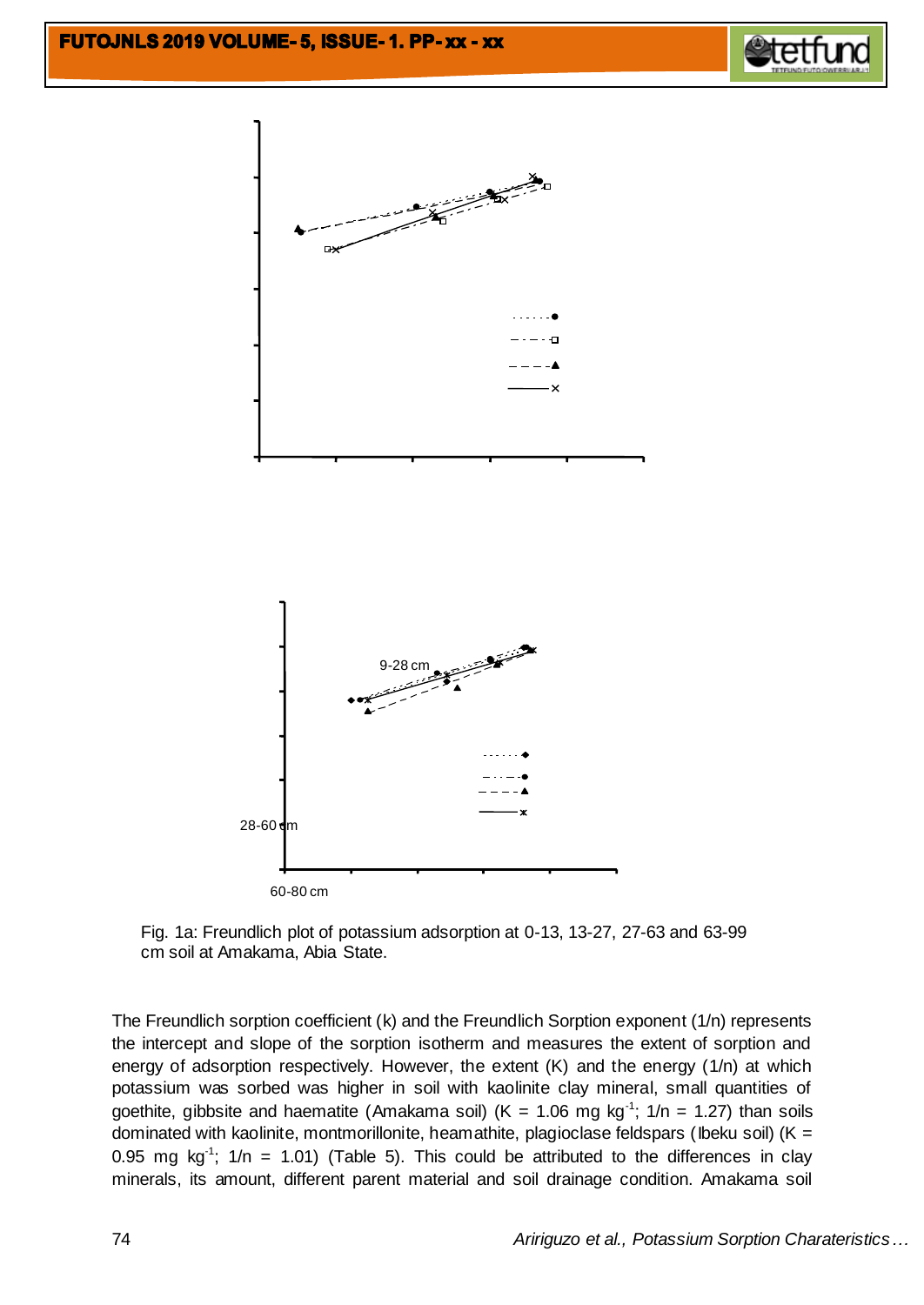

whose mineralogy is dominated by kaolinite have lower degree of crystalline which has been one of the factors affecting kaolinite mineral in strongly weathered soils of the tropics (Singh & Gilkes, 1992). The crystallinity of kaolinite in this soil has been related to chemical and morphological properties of this clay mineral and pedo- environmental factors of the soil. The presence of the structural Fe in kaolinite reduces crystallinity of this mineral and increases the surface area thereby increasing the sorption capacity of K in this soil (Singh & Gilkes, 1992).

Also, the higher intensity of adsorption (energy of adsorption, 1/n) in Amakama soil could be related to external surface sites and higher degree of sand content. Sparks & Jardine (1984) reported that kaolinite minerals have few sites for adsorption of ions and K ions sorbed in these soils are held by stronger energy. However, the low extent and energy of sorption in Ibeku soil (K = 0.95;  $1/n = 1.01$ , Table5) may be due to the poor drainage condition of the area, besides the clay mineralogy of this soil. The poor internal drainage condition in the area retards the alteration of this mineral and accounts for the presence of some 2:1 clay minerals in this soil (Chikezie *et al*., 2010). The presence of montmorillonite (2:1 clay mineral) and plagioclase feldspar in Ibeku soil suggests that the soil contains some wetherable minerals. The presence of large sites and large surface areas in this mineral allows water penetration between unit cells causing the expansion of this mineral and movement of K<sup>+</sup> ion in and out of such place (Shaviv *et al.,* 1985).

Relating exchangeable K, Non-exchangeable K, Nitric acid-extractable K ( $HNO<sub>3</sub>$ extractable K known as K supplying power, and total K with the extent of adsorption (K) and energy of adsorption (1/n), for the two soils studied, non-exchangeable K,  $HNO<sub>3</sub>$  – extractable K and total K had no relationship with the extent of adsorption (K). However, energy of adsorption (intensity;  $1/n$ ), related negatively with non-exchangeable ( $r = -0.55$ ; -0.60, P < 0.05),  $HNO_3$  – extractable K ( r = - 0.50; -0.58, P < 0.05) and total K (r = - 0.56; -0.65,  $P < 0.05$ ) (Table 6), suggesting that clay content, k – bearing mineral, clay mineralogy,  $HNO<sub>3</sub>$ extractable K plays more important role in determining the soil's extractable K status in these soils (Raheb & Heidari, 2011).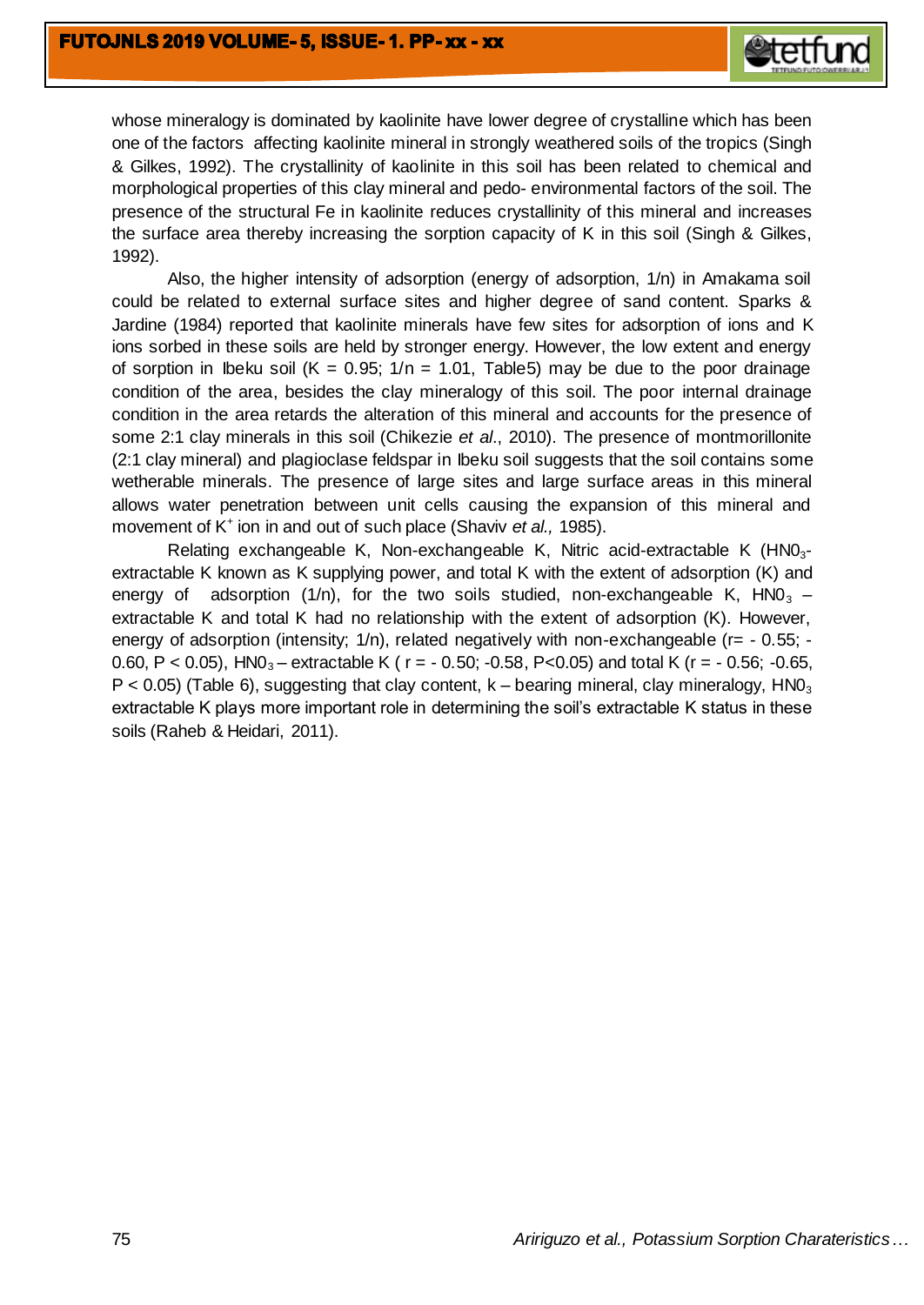

**Table 6: Correlation Coefficient between Freundlich Constant (K) (mgKg-1 ), 1/n) and some Soil properties for each Soil group**

## **Soil Properties**

|                       | K                     | 1/n                                                                               |  |
|-----------------------|-----------------------|-----------------------------------------------------------------------------------|--|
|                       | 0.01 <sup>ns</sup>    |                                                                                   |  |
| pH                    |                       | $-0.16ns$                                                                         |  |
| Organic carbon        | 0.36 <sup>ns</sup>    | $-0.21ns$                                                                         |  |
| Clay                  | 0.21 <sup>ns</sup>    | 0.04 <sup>ns</sup>                                                                |  |
| <b>ECEC</b>           | $-0.28$ <sup>ns</sup> | $-0.14^{ns}$                                                                      |  |
| Exchangeable          | $0.45$ <sup>ns</sup>  | 0.31 <sup>ns</sup>                                                                |  |
| Κ                     |                       |                                                                                   |  |
| Non-exchangeable      | $-0.36ns$             | $-0.55*$                                                                          |  |
| K                     |                       |                                                                                   |  |
| $HMO3$ -extractable   | $-0.29ns$             | $-0.50*$                                                                          |  |
| K                     |                       |                                                                                   |  |
| Total K               | $-0.39ns$             | $-0.56*$                                                                          |  |
|                       |                       | Kaolinitic upper horizon with detectable quantities of montmorillonite, goethite, |  |
|                       |                       | gibbsite, plagioclase feldspars (Ibeku Soil)                                      |  |
| pH                    | $0.79*$               | 0.67 <sup>ns</sup>                                                                |  |
| Organic C             | $0.64^{ns}$           | 0.62 <sup>ns</sup>                                                                |  |
| Clay                  | $-0.56$ <sup>ns</sup> | $-0.53^{ns}$                                                                      |  |
| <b>ECEC</b>           | $-0.60ns$             | $-0.54^{ns}$                                                                      |  |
| Exchangeable K        | 0.35 <sup>ns</sup>    | 0.32 <sup>ns</sup>                                                                |  |
| Non-exchangeable k    | $-0.22$ <sup>ns</sup> | $-0.60*$                                                                          |  |
| $HMO3$ -extractable K | 0.30 <sup>ns</sup>    | $-0.58*$                                                                          |  |
| <b>Total K</b>        | 0.40 <sup>ns</sup>    | $-0.65*$                                                                          |  |

**Mixed clay mineralogy dominated by kaolinite (kaolinite, goethite, gibbsite, haematite (Amakama Soil)**

 $*$  = Significant at 5%, ns = not significant at 5% level of probability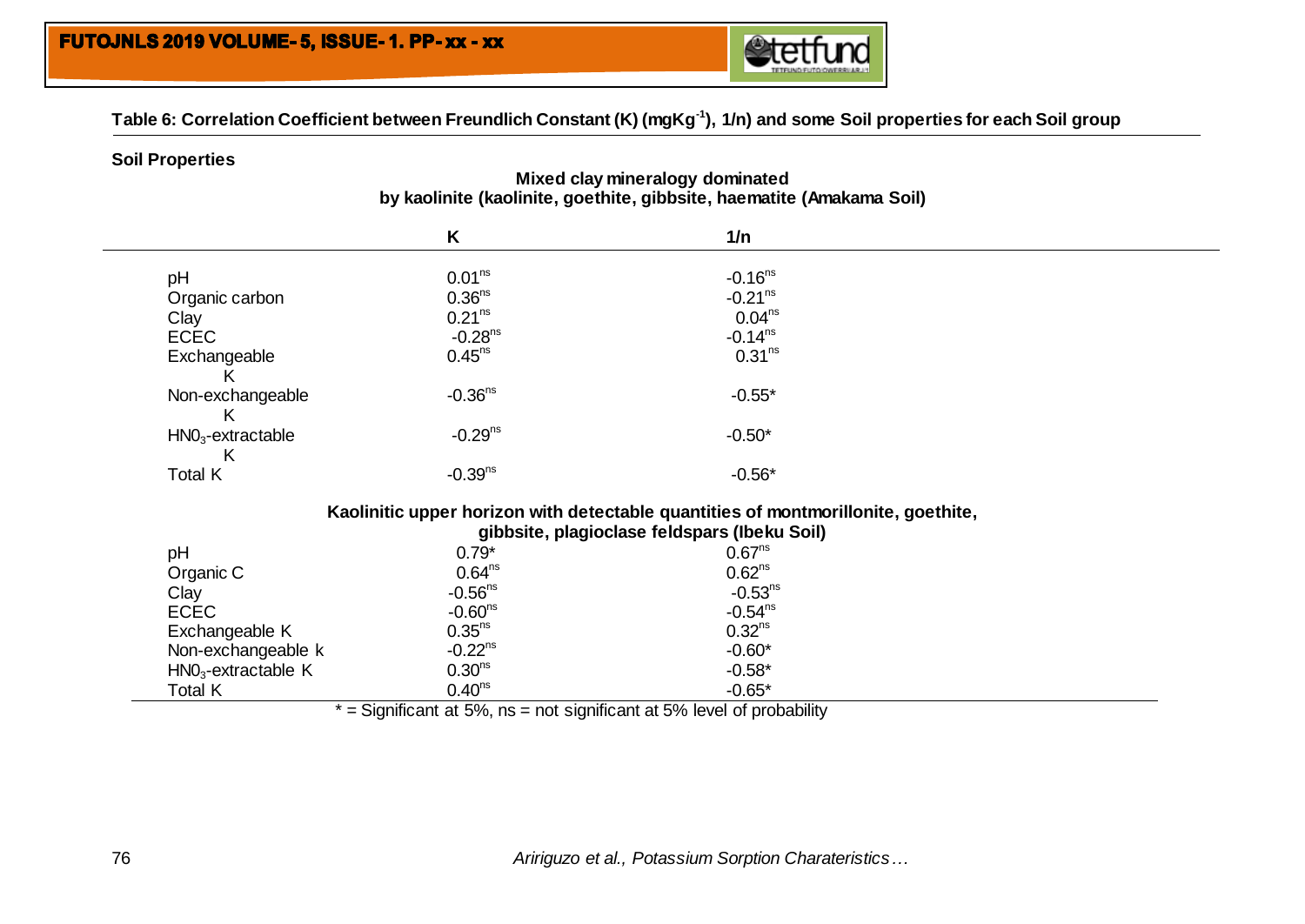

## **4. Conclusion**

From the study it was found that soils were acidic. Soil with detectable quantities of montmorillonite, geothite, qibbssite and plagioclase feldspar (Ibeku soil) had high amount of exchangeable K, non exchangeable K, total k and high amount of sorbed K. On the other hand, soil with dominated by kaolinite, small quantities of goethite, gibbsite and haematite (Amakama soil) had low amount of exchangeable K, non – exchangeable K, Total K, and low amount of sorbed K. The soil with mixed mineralogy detectable quantities of montmorillonite, gibbsite, plagioclase feldspar had a better indication of supply power with higher  $HNO<sub>3</sub>$  -extractable K than the kaolinite dominated mineral (Amakama soil). The extent and the energy at which K was adsorbed was more in soil dominated by kaolinite (Amakama soil) than soil with mixed mineralogy with detectable quantities of montmorillonite, geothite, gibbsite and plagioclase feldspar(Ibeku soil). Therefore the soil with kaolinite dominated mineral, small quantities of goethite, gibbsite and haematite (Amakama soil) would be exhausted with K and the need K fertilization more than the soil with montmorillonite, gibbsite, plaglioclase feldspar (Ibeku soil). The need for K fertilization will be required and in frequent doses in soil dominated with kaolinite, gibbsite, goethite and haemathite (Amakama soil) than soil dominated with kaolinite, montmorillonite, gibbsite, plagioclase feldspar (Ibeku soil).

## **References**

- Ano, A.O. (1991). Potassium status of the Nigerian Coastal Plain Sand. *Journal of Potassium Research* 7 (4), 247-254.
- Ambeager, A. (2006). Soil fertility and plant nutrition in the tropics and subtropics IFAV IPI. 96.
- Antill, R.S. Lovel, R.D., Hatch,D.J. & Jarvls, S.C (2001). Mineralization of nitrogen in permanent pastures ammended with fertilizer or dung. *Biol. Fertile, soils*. 33, 132- 138.
- Arias, M., Perez-Novo, C., Osorio, F., Lopez, E. & Soto, B. (2005). Sorption and desorption of copper and Zinc in the surface layer on acid soils. *J. Colloid Interface Sci.* 28, 21- 29.
- Bertsch, P.M & Thomas, G.W (1985). Potassium status of temperate region soils. In R.D Munsen, (ed) Potassium in agriculture*. American Society of Agronomy, Madison, WI.* 131 -162.
- Bhonsle, N. S., Pal, S.K. & Sekhon, G.S. (1992). Relationship of K forms and release characteristics with clay mineralogy. *Geoderma,* 54, 285-293.
- Britzke, D., Da silva, L. S., Moterle, D. F., Rheinheimer, D. D. S. & Bortoluzzi, E. C (2012). A study of potassium dynamics and mineralogy in soils from subtropical Brazilian Lowlands*. J. Soils Sediments* 12, 185-197.
- Borisover, M.D. & Graber, E. R. (1997). Competitive Sorption between Atrazine and organic compounds in soil and Model Sorbents. *J. Environ. Sci. Technol*., 31, 1577-1577.
- Bhonsle, N.S., Pal, S.K. & Sekhon, G.S. (1992). Relationship of K forms and release characteristics with clay mineralogy. *Geoderma.* 54, 285-293.
- Chao, T.T., Hanward, M.E. & Fang, S.C. (1961). Adsorption and Desorption phenomena of Sulfate ions in Soils*. American Society of Agronomy* 1418, 234-237.
- Chandra, P. & Singh, V. (1985). Forms of potassium in alluvial Soils of Western Uttar Pradesh. *Journal of Indian Society of Soil Science* 33, 911-914.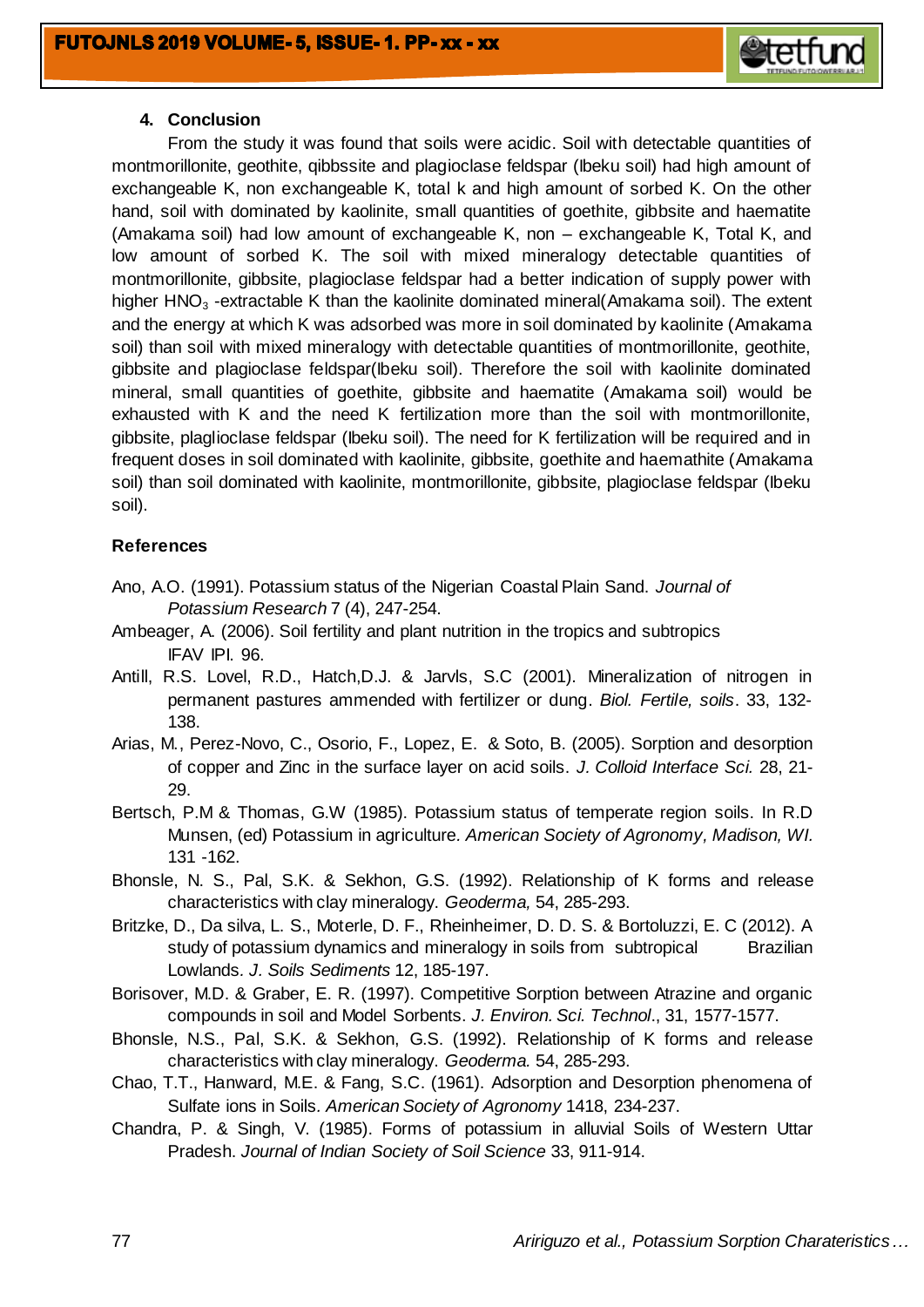

- Chaudhary, K. & Prasad, B. (1997). Distribution of different forms of potassium in Alluvial Soils of Bihar. *Journal of potassium research,* 13(3 & 4), 233-238.
- Chikezie, I.A., Eswaran, H., Asawalam, D.O. & Ano, A.O. (2010). Characterization of two Benchmark Soils of Contrasting parent materials in Abia State Southeastern Nigeria. *Global Journal of Pure and Applied Sciences* 16 (1), 23-29.
- Dufey, J. E. & Delvaux, B. (1989). Modelling Potassium Calcium Exchange isotherms in soils*. Soil Sci. Soc. Am. J*. 53, 1297-1299.
- Finck, A. (1962). Kalium Status of some Sudan Clay Soils. *Plant and Soil,* 16, 293-311.
- Fagbami, A., Ajayi, S.O. & Ali, E.M. (1985). Nutrient distribution in the basement complex soils of the tropical, dry rain forest of South Western Nigeria. I Macronutrients, Calcium, Magnesium and potassium. *Soil Science*, 139, 431-435.
- Knudsen, D., Peterson, G. A. & Pratt, P.F. (1982). Lithium, Sodium and Potassium. In: A.L. Page *et al.* (ed) Methods of soil analysis. Part 2. 2nd ed. *Agronomy,* 9, 403-429.
- Gajbhiye, K.S. (1985). Forms of potassium in some Inceptisols and entisols. *Journal of Indian Society of Soil Science,* 33, 412-415.
- Gaultier, J., Farenhorst, A., Cathcart, J. & Goddard, T. (2008). Regional assessment of herbicide sorption and degradation in two sampling years. J. *Environ. Qual.,* 37, 1825-1836.
- Gee, G.W. & Or, D. (2002). Particle size analysis. In Dane, J.H. and Topp, G.C. (eds.) Methods of Soil analysis part 4, Physical methods. *Soil Sci. Soc. Am. Book Series, No. 5 ASA and SSSA Madison*, *WI,* 225-295.
- Ghosh, B.N. & Singh,R.D (2001). Potassium release characteristics of some soils of Uttar Pradesh hills varying in attitude and their relationship with forms of soil K and clay mineralogy. *Geoderma* 104, 135-144.
- Graley, A. M., Nicolls, K. D. & Piper, C. S. (1960). The availability of potassium in some Tasmanian Soils. 1: The variability of soil potassium in the field and its fractionations*. Australian Journal of Agricultural Research,* 2, 750-773.
- Goulding, K.W.T & Talibudeen, O. (1980). Heterogeneity of cation-exchange sites for K-Ca exchange in aluminosilicates. *Journal of Colloid interface Science* 78, 15-24.
- Haby, V.A., Russelle, M. P. & Skogley, E.O. (1990). Testing soils for potassium, calcium and magnesium. In R.L. Westerman (ed.) Soil testing and plant analysis. *Soil Science Society of America, Madison,* 1, 181-228.
- Hannan, A., Ranjha, A. M., Rahmatullah, M., Waqas, & Niaz, A. (2007). Potassium adsorption characteristics of four different textured Alkaline Calcareous soils*. Pak. J. Agric. Sci.* 44 (2), 242-247.
- Haylock, D. A. (1956). A method for estimating the availability of non-exchangeable potassium. Transaction of the 6<sup>th</sup> International Congress of Soil Science Paris. *B*, 403-408.
- Holm, P. E., RooLzn, H., Borggard, O. K., Moberg, J. P. & Christensen, T. H. ( 2003). Correlation of Cadmium distribution coefficients to soil characteristics. *J. Environ. Qual.* 32, 138-145.
- Igwe, C.A., Akamigbo ,F. O. R. & Mbagwu, J. S. C. (1999). Chemical and mineralogical properties of soils in Southeastern Nigeria in relation to aggregate stability. *Geoderma*, 92, 111-123.
- Ismail, B. S., Enoma, A.O.S., Cheah, U.B., Lum, K.Y. & Zulkifli, M. (2002). Adsorption, desorption and mobility of two insecticides in Malaysian agriculture Soil. *J. Environ. Sci. Health Part B*. 37, 355-364.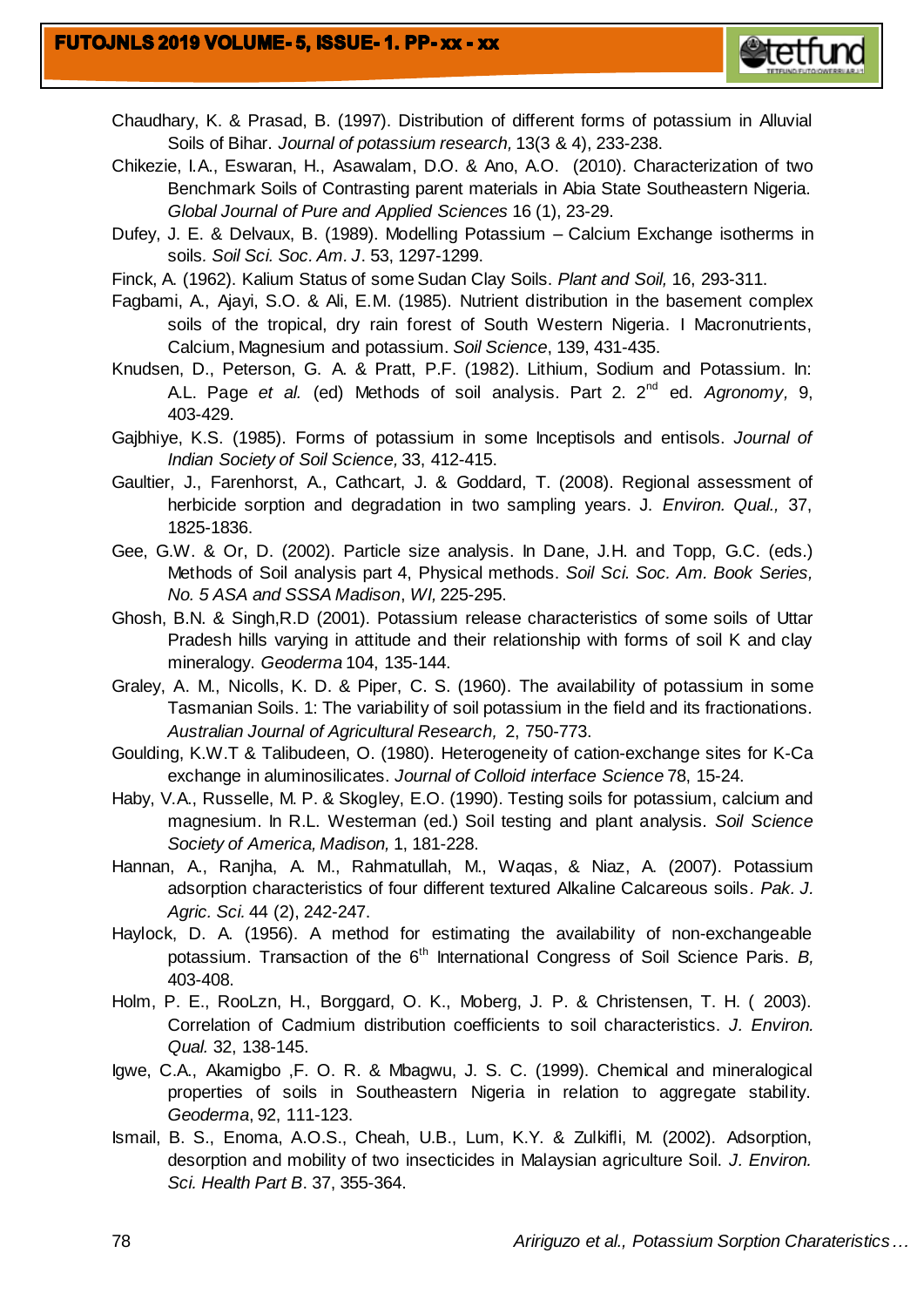

- Iwuafor, E.N.O., Balasubramanian, V. & Mokwunye, A. U. (1980). Potassium status and availability in the Sudan Savanna Zone of Nigeria*.* Proceedings of the International Potash institute K – Workshop, Ibadan, Nigeria.
- IFPRI (International Food Policy Research Institute (1999). Nurturing the soil in sub-Saharan Africa. International Food Policy Research Institute. A 2020 vision for food, Agriculture and the environment.
- Jackson, M. L. (1964). Soil Chemical Analyses Prentice Hall, Englewood Cliffs. NY, 498
- Jackson, M. C. (1962). Soil Chemical Analysis, Prentice Hall Inc., New York, USA, 498.
- Johnston, A.E. & Goulding, K.W.T.(1990). The use of plant and soil analysis to predict the potassium supplying capacity of soil. In proceedings 22<sup>nd</sup> Colloquim of the International Potash Institute, Berne (International Potash Institute, Berne). 177-201.
- Jungerius, P.D. & Levelt, T.W.M. (1964). Clay mineralogy of Soils over Sedimentary rocks in Eastern Nigeria. *Soil Science*, 97, 89-95.
- Kah, M. & Brown, C.D. (2007). Prediction of the ionizable pesticides in soils. *J. Agric food Chem*, 55, 2312-2322.
- Lotfi, M., Djoudi, M., Didier, R. & Abdelkrim, B. (2009). Batch studies for the investigation of the sorption of the heavy metals  $Pb^{2+}$  and  $Zn^{2+}$  Onto Amizour Soil (Algeria). *Geoderma* 154, 30-35.
- Martin, H.W. & Sparks, D.L. (1985). On the behavior of non-exchangeable potassium in soils*.* Commun. *Soil Sci. Plant Anal.* 16, 133-162.
- Mengel, K. & Uhlenbecker, K. (1993). Determination of available interlayer potassium and its uptake by rgegrass*. Soil Sci. Soc. Am. J*. 11, 206-225.
- Mclean, E.O. (1982). Aluminum: In methods of soil analysis (ed) C.A. Black *Agronomy. Madison, W1*. 978-998.
- Mengel, K. (1985). Dynamics and availability of major nutrients in soils. *Advances in Soil Science*, 2, 65-131.
- Martins, H.W & Sparks, D.L. (1983) kinetics of non exchangeable potassium release from two Coastal Plain Soils. *Soil Sci.Soc. Am.J*. 47, 883 – 887.
- Moritsuka, N., Yanai, J. & Kosaki, T. (2004). Possible processes releasing nonexchangeable potassium from the rhizosphere of Maize. *Plant Soil*, 258,261-268.
- Nelson, D.W. & Sommers, L.E.(1996). Total Carbon, Organic Carbon and organic matter. In: Methods of soil Analysis, Parks, D.L. (Ed.), Part 3. Chemical Methods No. 5*. ASA and SSSA, Madison, WI*., 961-1010.
- Nziguheba, G., Palm, C.A., Buresh, R.J. & Smithson, P.C. (1998). Soil phosphorus fractions and adsorption as affected by organic and inorganic sources in the biology and fertility of tropical soils. TSBF report, 22.
- Ofomata, G.E.K. (1975). Nigeria in Maps: Eastern States, Ethiopiic Publishing house Benin City, 146.
- Ogbodo, E.N. (2012). Assessment of some soil fertility characteristics of Abakaliki Urban Flood plains of South-east Nigeria, for sustainable crop production. Nigerian *Journal of Soil Science,* 22(1), 65-72.
- Orajaka, S. (1975). Geology: In: Ofomata, G.E.K. (ed). Nigeria Eastern States, Ethiopic publishing House Benin City, 5-7.
- Kparmwang, T., Chude. V.O. & Abdullahi, D. (2004). The classification and genesis of benchmark soils of Bauchi State, Nigeria. *Journal of Soil Science*, 14, 30-39.
- Raheb, A. & Heidari, A. (2011). Clay mineralogy and its relationship with potassium forms in some paddy and non paddy soils of Northern Iran. *Australian Journal of Agriculture Engineering.* 2(6), 169-175.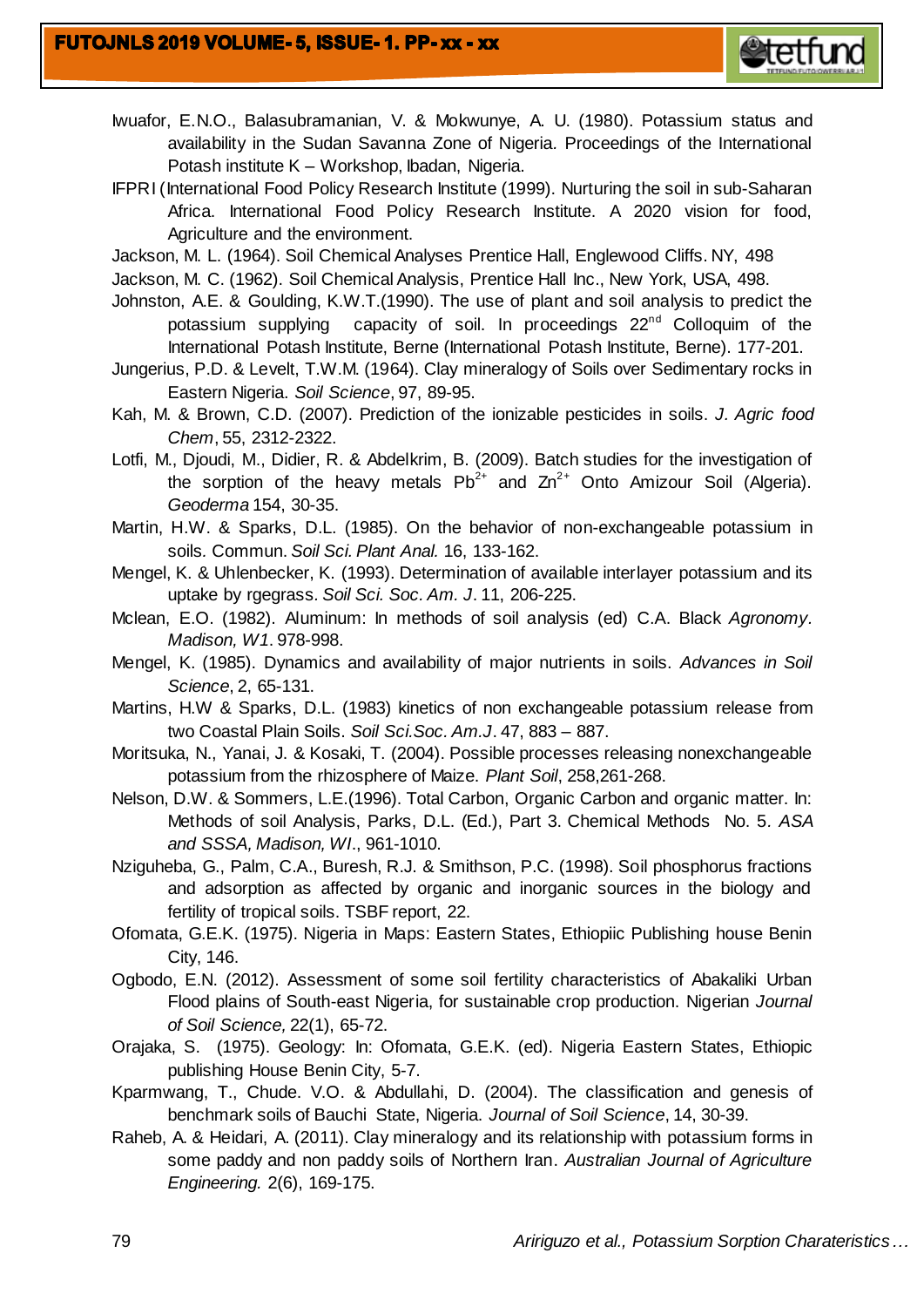

- Raheb, A. & Heidari, A. (2012). Effects of clay mineralogy and physico-chemical properties on potassium availability under soil aquic conditions*. J. Soil. Sci. Plant Nutr*. 12 (4), 747-761
- SAS, Institute (2003). Statistical Analysis software (SAS) users guide, SAS institute, inc cary, NC, USA.
- Sameni, M., Ismail, M.B.S & Halimah, M. (2011). Sorption Kinetics of 2, 4- Dichlorophenoxyacetic Acid in selected Agricultural Soils of Malaysia. *Research Journal of Environmental Toxicology*, 5, 39-48.
- Sawhney, B.L. (1971). Selective Sorption and fixation of cations by clay minerals. A Review*: clay and clay minerals* 20, 93-100.

Sawhney, B.L (1972). Selective Sorption and Fixation of Cations by clay mineral: A review. Clays and clay minerals . Pergamon press. Printed in Great Britain 20, 93-100

- Schneider, A. (1997a). Release and fixation of potassium by a loamy Soil as affected by initial water content and potassium status of soil samples. *European Journal of Soil Science* 48, 263 – 271.
- Schneider, A., Tesileanu, R., Charles, R. & Sinaj, S. (2013). Kinetics of Soil potassium sorption – Desorption and fixation*. Communications in Soil Science and Plant Analysis,* 44, 837- 849.
- Scott, A.D. (1968). Effect of particle size on interlayer potassium exchange in micas: Trans*,*  Int. Cong. *Soil Sci. Adelaide* 2, 649-659.

Shahem, S.M. (2009). Sorption and liability of Cadmium and lead in different soils from Egypt and Greece. *Geoderma* 153, 61-68.

- Shaviv, A., Mohsin, M., Pratt, P.F. & Mattigod, S.V. (1985). Potassium fraction characteristics of five Southern Califonia Soils. *Soil Science Society of America Journal*, 49, 1105-1109.
- Singh, B. & Gilkes, R.J.(1992). Properties of Soil Kaolinites from South-Western Australian. *Journal of Soil Science* 43, 645-667.
- Sparks, D.L (1987). Potassium dynamic in Soils. *Adv. Soil Sci* 6, 1-63.
- Sparks, D.L. (2000). Bioavailability of Soil Potassium, D-38-D-52. In M.E. Sumner (ed.) Handbook of Soil Science, CRC Press, Boca Raton, FL.
- Sparks, D.L., Marterns, D.C. & Zelazny, L.W. (1980a). Plant uptake and leaching of applied and indigenous potassium in Dothan Soils. *Agronomy Journal*, 72,551-555.
- Sparks, D.L. & Jardine, P.M. (1984). Comparison of Kinetic equations to describe K-Ca exchange in pure and in mixed systems. *Soil Science* 138, 115-122.
- Sparks, D.L. & Huang, P. M. (1985). Physical chemistry of Soil potassium. In R.D. Munson (ed.) potassium in agriculture. *American Society of Agronomy, Madison*, *Wi,* 201-276.
- Sposito, G. (1989). The chemistry of soils. Oxford University Press, New York.
- Sposito, G. (1980). Derivation of the Freundlich equation for ion exchange in soils. *Soil Sci. Soc. Am. J.,* 44, 652-654.
- Sposito, G. (1982). On the use of Langmuir equation in the interpretation of adsorption "Phenomena. The "Two surface" Langmuir equation. *Soil Sci. Soc. Am. J.* 46, 1147- 1152.
- Soil Survey Staff (2002). Field book for describing and sampling soils. Version 2.0 National Soil Survey Centre, National Resources Conservation Service, *USDA* Lincoln Nebraska.
- Singh, A.P., Mehta, S.C. & Mittal, S.B. (1987). Potassium adsorption in some potassium depleted soils*. J. Indian Soc. Soil Sci*. 35, 375-382.